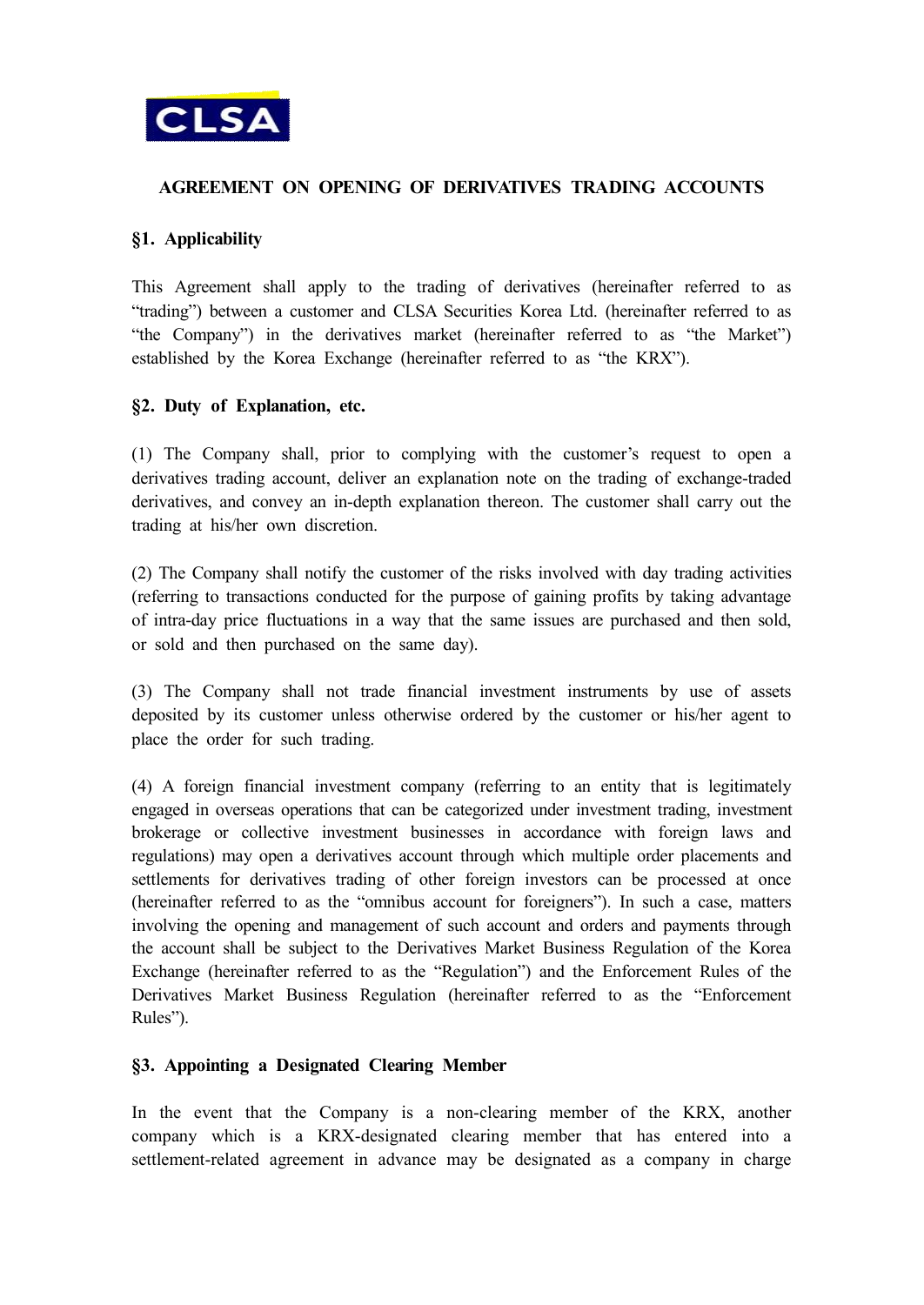

of settlements between the members.

# **§4. Methods of Placing Orders**

(1) A customer shall place orders by methods falling under any of the following Items:

- 1. Writing;
- 2. Telephone, telegram, facsimile, or other methods similar thereto; or
- 3. Computer or other electronic communications methods similar thereto.

(2) A customer shall, in placing orders by the methods specified in Items 2 and 3 of Paragraph (1), do so by the method that satisfies the Company in confirming that such order has been placed by the customer himself/herself.

(3) The Company may use the method of written confirmation, voice-recording, etc. to confirm the placement of orders, and shall keep and maintain such materials in accordance with the provisions of relevant laws and regulations.

### **§5. Deposit of Margin**

(1) The customer shall, when placing trading orders, deposit the margin specified in <Attachment 1>. In such a case, the margin other than the deposit required in cash (referring to margins that are required to be deposited in cash; hereinafter the same shall apply) specified in <Attachment 1> may be deposited in the form of foreign currency or substitute securities, instead of cash (referring to the securities prescribed by the KRX Regulations, which are payable instead of cash; hereinafter the same shall apply) or foreign currency instead of cash.

(2) Notwithstanding Paragraph (1), a person, among institutional investors who satisfy the requirements specified by the Enforcement Rules, that is recognized by the Company as having the capability to execute settlement, given the financial soundness, credit status, status of open interest thereof and market conditions, etc. (hereinafter referred to as "eligible institutional investor"), may deposit the margin (hereinafter referred to as "ex post facto margin") of no less than the amount specified in the Enforcement Rules, until the deadline specified in <Attachment 1>. However, the ex post facto margin for arbitrage trading or hedge trading that the eligible institutional investor deposits to the Company shall not be less than the amount specified in the Enforcement Rules, but lower than the ex post facto margin for other trading.

(3) Derivatives account shall be classified into prior margin accounts (referring to derivatives accounts for the deposit of prior margin; hereinafter the same) and ex post facto margin accounts (referring to derivatives accounts for the deposit of *ex post facto* margin;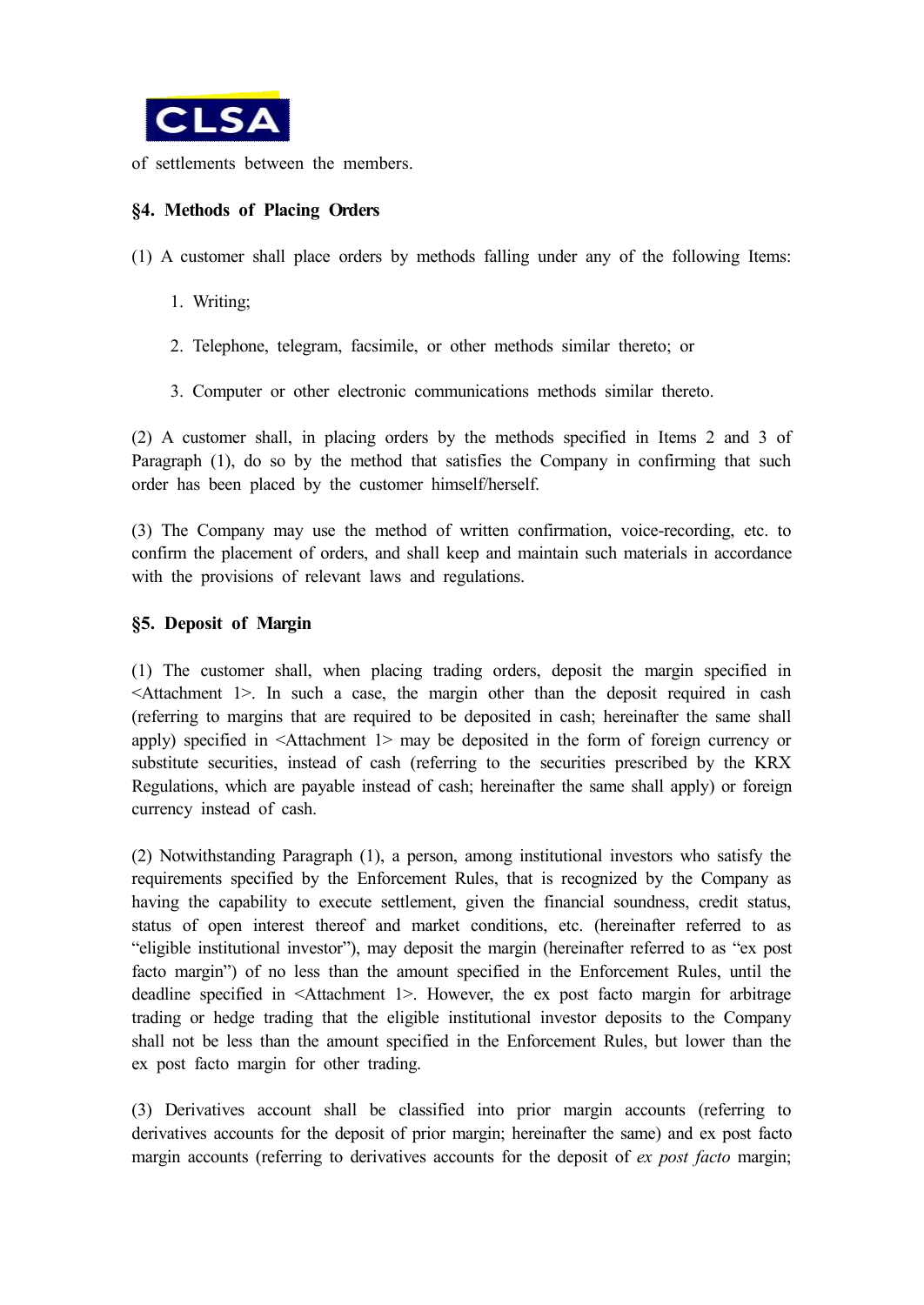

hereinafter the same).

(4) Ex post facto margin accounts shall be classified into the following derivatives accounts:

- 1. General ex post facto margin account (referring to a derivatives account for the deposit of ex post facto margins in accordance with Paragraph (2); hereinafter the same shall apply); and
- 2. Discount account for ex post facto margin (referring to the derivatives account for arbitrage trading or hedge trading that deposits the ex post facto margin at a lower level as stipulated in the conditional clause of Paragraph (2); hereinafter the same shall apply).

(5) A customer who intends to post ex post facto margin shall submit evidentiary documents confirming that he/she fulfills the requirements, and the Company shall not apply such post ex facto margin to a customer who has not submitted such confirmatory documents.

### **§6. Refusal of Receiving Orders**

(1) The Company shall refuse to receive orders in cases falling under any of the following Items, when:

- 1. Receiving orders from a customer who has failed to deposit the basic deposit;
- 2. Receiving orders for new trades, or orders that result in increase of margin or deposit required in cash (i.e. referring to cases where margin increases when an order is executed), from a customer who failed to deposit additional margin, execute settlement or to deposit ex post facto margin until the deadline for the deposit of the ex post facto margin;
- 3. Receiving orders that raise the quantity of net open interest higher than the position limit notified to a customer by the Company in accordance with KRX's Derivatives Market Business Regulation (hereinafter referred to as "the Regulation") and the Enforcement Rules of Derivatives Market Business Regulation (hereinafter referred to as "the Enforcement Rules");
- 4. Receiving orders that violate the Regulation by going beyond the price limit specified therein, etc.;
- 5. Receiving orders that are not consistent with the classification of derivatives account as prescribed in  $\lceil \S{5(3)} \rceil$  and  $\lceil \S{5(4)} \rceil$ ;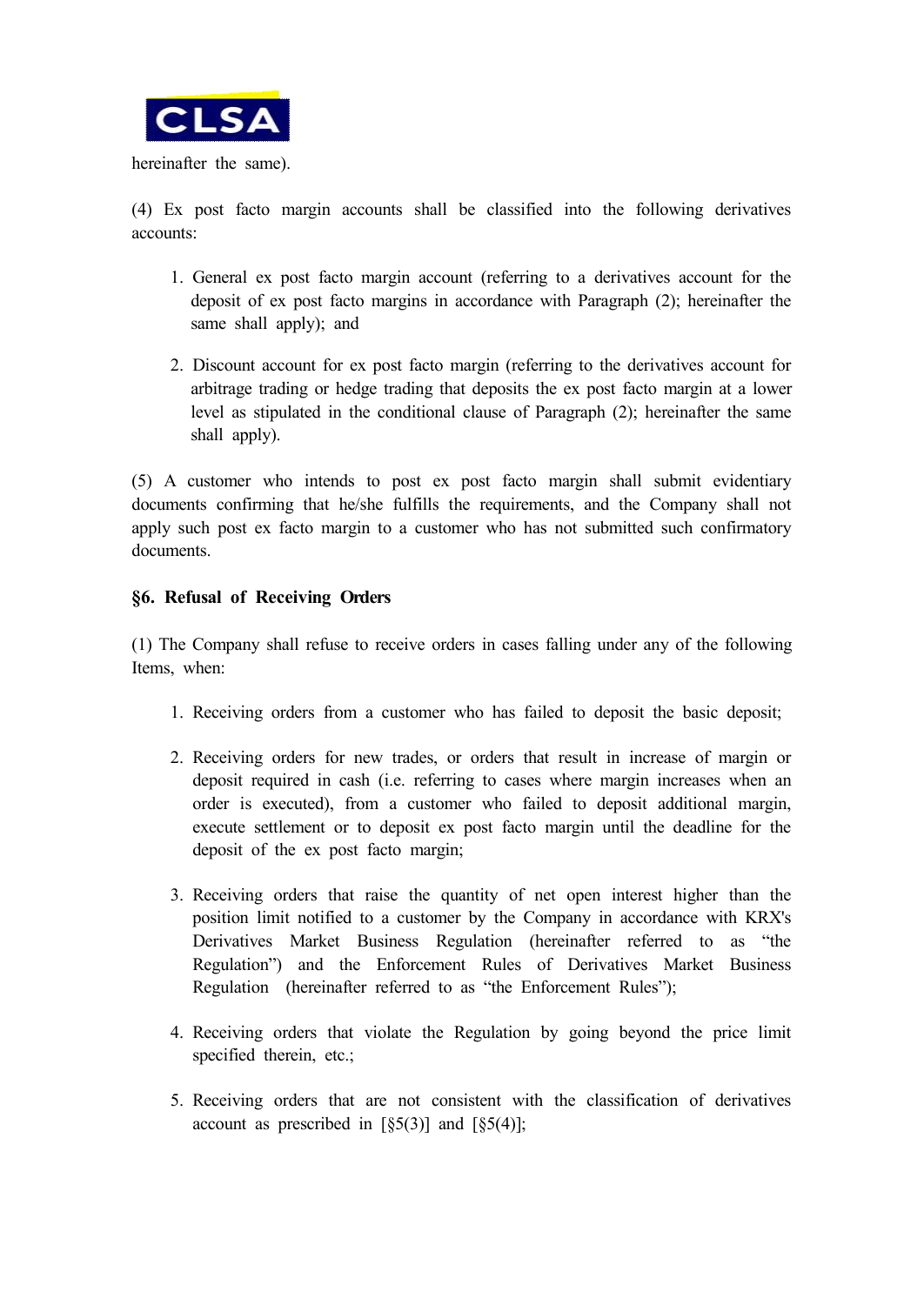

- 6. Receiving orders from a customer who has failed to submit evidentiary documents on arbitrage trading (referring to transactions in compliance with regulations, where profits are sought using price differences between listed securities and exchange-traded derivatives or where listed securities and exchange-traded derivatives with the opposite profit-and-loss structure are traded simultaneously or almost simultaneously; hereinafter the same shall apply) or hedge trading (referring to transaction methods where exchange-traded derivatives are traded in compliance with regulations for the purpose of avoiding or mitigating the risks arising from fluctuations in the value of customers' assets; hereinafter the same shall apply), and failed to deposit the margin up to the amount that applies to a general ex post facto margin account pursuant to [§5(4)1] into the discount ex post facto margin account defined in [§5(4)2];
- 7. Receiving orders for Cross-Border trading from customers who have not previously signed an Agreement on the Entrustment of Cross-Border Transactions;
- 8. Receiving orders from customers who have exceeded the limit on the amount exposed to risk per ex post facto margin account (referring to the maximum amount exposed to risk that a customer may possess), which was notified in advance by the Company pursuant to [§8];
- 9. Receiving new transactions (referring to transactions that increase open buy or sell positions for all issues, except for futures spread trading; hereinafter the same shall apply) by a general individual investor (referring to individuals other than individuals treated as professional investors and non-resident foreigners; hereinafter the same shall apply), who has not yet completed an education course on derivatives products for 1 hour and a mock trading course on derivatives products for 3 hours pursuant to the Association's Regulations on the Business Conduct and Services of Financial Investment Companies and the Enforcement Rules therof (hereinafter referred to as the "Association Regulations") and the KRX Regulations;
- 10. Receiving new transactions for V-KOSPI 200 Futures or options selling from a general individual investor [excluding a discretionary investment business entity and a person who concluded a discretionary investment agreement for exchange-traded derivatives (limited to the case where the Company receives new transactions via a derivatives account under such discretionary investment agreement)] who has not held open interests (excluding open interests in a derivatives account under a discretionary investment agreement) with any financial investment company for ten (10) business days or more from the day when a derivatives account was created (in the case where a discretionary investment agreement for the account is signed on the same day, the following day of the expiration of the discretionary investment agreement) until the day the Company receives the trading order. Provided, That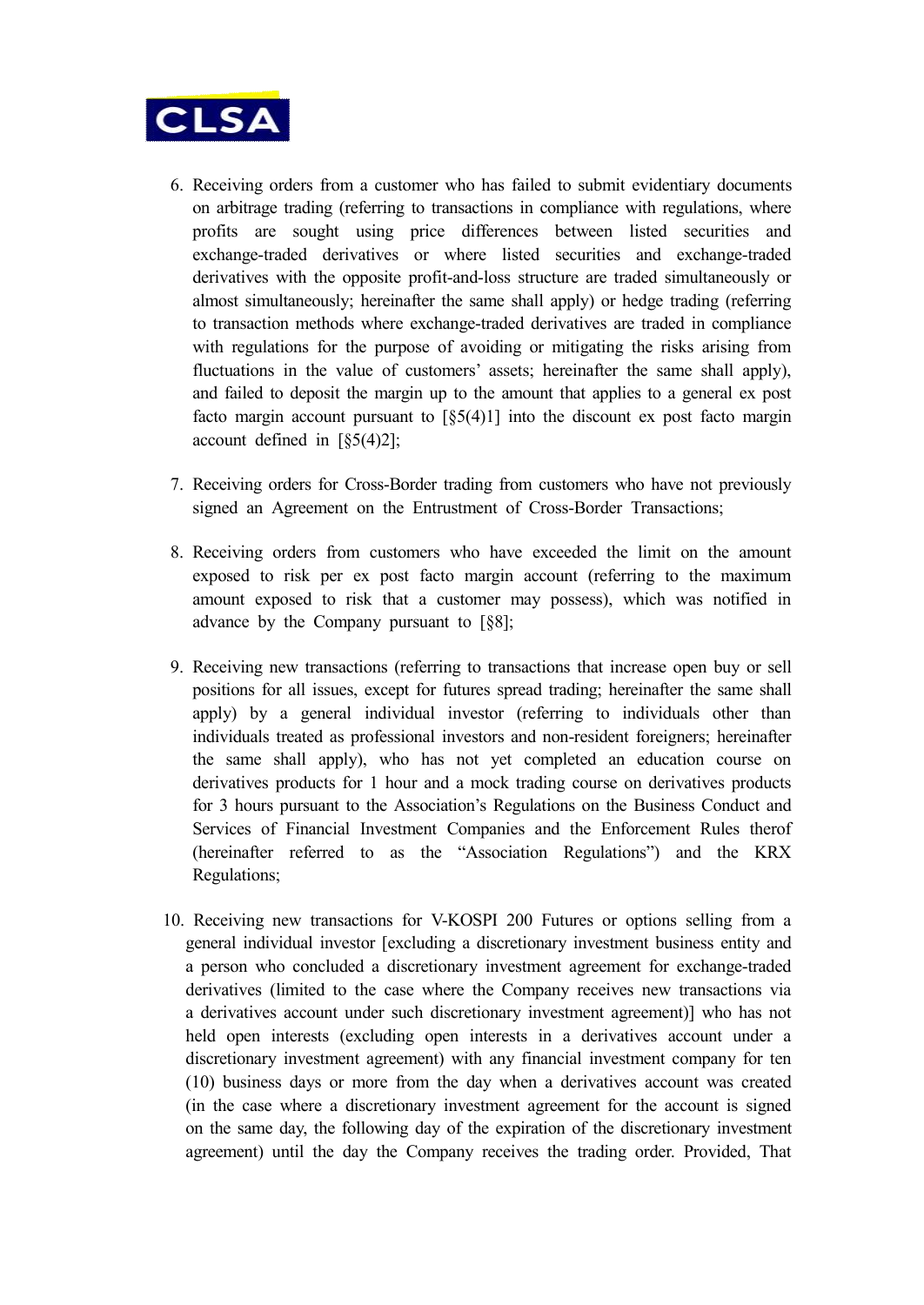

cases where the Company receives new transactions for option selling through a derivatives account that is solely used for hedging of deposited assets (hereinafter referred to as the "special account for hedging") shall be excluded;

- 11. Receiving new transactions, via derivatives account under a discretionary investment agreement, from a person other than the concerned discretionary investment business entity;
- 12. Receiving derivatives transactions for the purpose of hedging the amount that exceeds the valuation amount of the assets deposited in the hedging-linked securities account for hedging in accordance with the Enforcement Rules from the person that has entrusted the Company with trading via the special account for hedging (referring to new transactions for futures selling, put option buying and call option selling with an aim to hedge the deposited assets within the valuation amount of the concerned assets in the case where the person from whom the company received the derivatives transaction deposited assets in the hedging-linked securities account at or above the minimum holding level (either number of securities or holding amount)); or
- 13. Other cases where the Company is allowed to refuse the receipt of orders in accordance with the Regulation or the Enforcement Rules.

(2) Notwithstanding Subparagraph 2 of Paragraph 1, the Company is not obligated to refuse the receipt of orders that fall under any of the following trades (excluding cross-border transactions among the trades in Subpargraphs 1 through 3). In such cases, the Company shall, when receiving orders falling under Subparagraphs 1 through 3, consider the possibility of trade execution, etc.:

- 1. Offsetting trades that result in increase of margin in cases where a number of orders received simultaneously or almost simultaneously in a row is executed;
- 2. Offsetting trades that do not result in increase of margin, but only in increase of the deposit required in cash within the amount of cash deposit in cases where only the total deposit amount (referring to the sum of deposited cash, substitute price of substitute securities and valuation price of foreign currency; hereinafter the same) is insufficient;
- 3. Offsetting trades that do not result in increase of the deposit required in cash, but only in increase of margin within the total deposit in cases where only the deposited cash is insufficient;
- 4. Cases of receiving an entrustment of orders from a customer that has deposited ex-post margin after the deadline for the deposit of ex-post margin;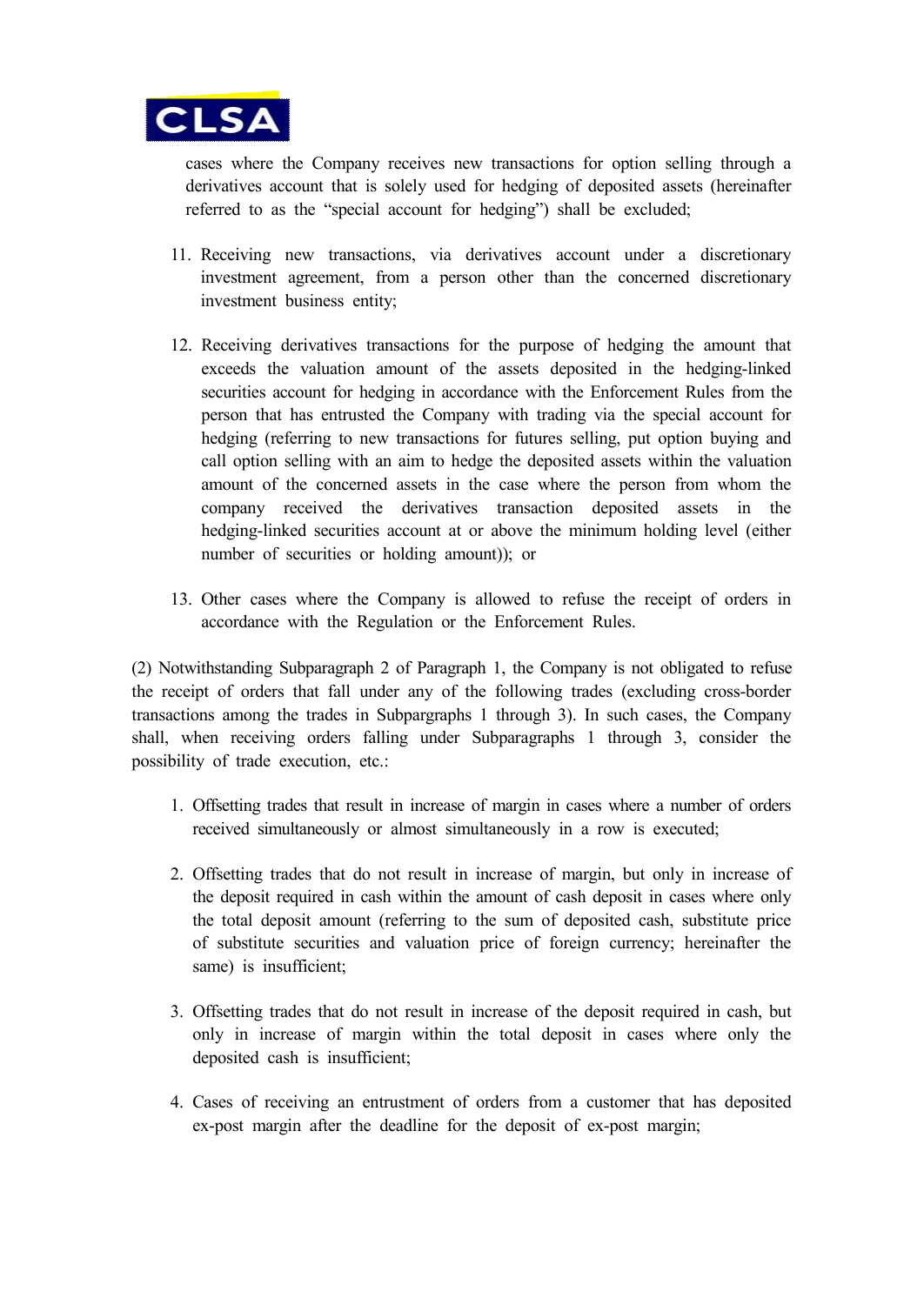

- 5. Cases of receiving an entrustment of orders from an overseas qualified institutional investor who failed to deposit ex-post margin or fulfill the settlement obligation because an overseas foreign exchange bank was on a holiday; or
- 6. Cases of receiving an entrustment of orders from an overseas qualified institutional investor who has submitted a copy of the payment instruction sent to a domestic foreign exchange bank for the deposit or settlement of ex-post margin.

(3) In calculating the quantity of open interests or buy/sell orders as prescribed in Subparagraph 3 of Paragraph (1), in case the Company learns that the concerned customer also has open interests or requested orders with a derivatives account newly opened at a different company, the Company shall include that concerned quantity into the calculation.

(4) Notwithstanding Subparagraph 8 of Paragraph (1), the Company is not obligated to refuse the receipt of orders for opposite positions that reduce the amount exposed to risk from customers that have exceeded the limit on the amount exposed to risk.

(5) The Company shall not apply Subparagraph 9 of Paragraph (1) to a general individual investor who is acknowledged to have completed an education course and mock trading course on derivatives pursuant to the Association Regulations and the KRX Regulations.

(6) The Company may refuse the receipt of an order in cases where it is recognized to be necessary for the public interest, the protection of investors or the stability of trading order in the Market, or in cases where a cause occurs for the refusal of order receipt that has been notified to the customer in writing at the time of the conclusion of the agreement on the opening of an account in view of the customer's credit standing and financial conditions, etc.

(7) When the Company refuses to receive orders in accordance with Paragraphs (1), (2) and (6), it shall give the reasons therefor on an order slip, electronic order slip or other order-recording documents, and immediately notify the customer thereof.

### **§7. Depositing of Basic Deposits**

(1) In the case a customer with no open interest intends to place orders, he/she shall deposit with the Company in advance the basic deposit for futures and options trading in cash, substitute securities, or foreign currency in an amount no less than the amount specified in <Attachment 1> in consideration of his/her financial soundness and credit status, etc.

(2) Notwithstanding Paragraph (1), the Company may decide not to receive basic deposits in cases where an order is received through a derivatives account that falls under any of the following Subparagraphs: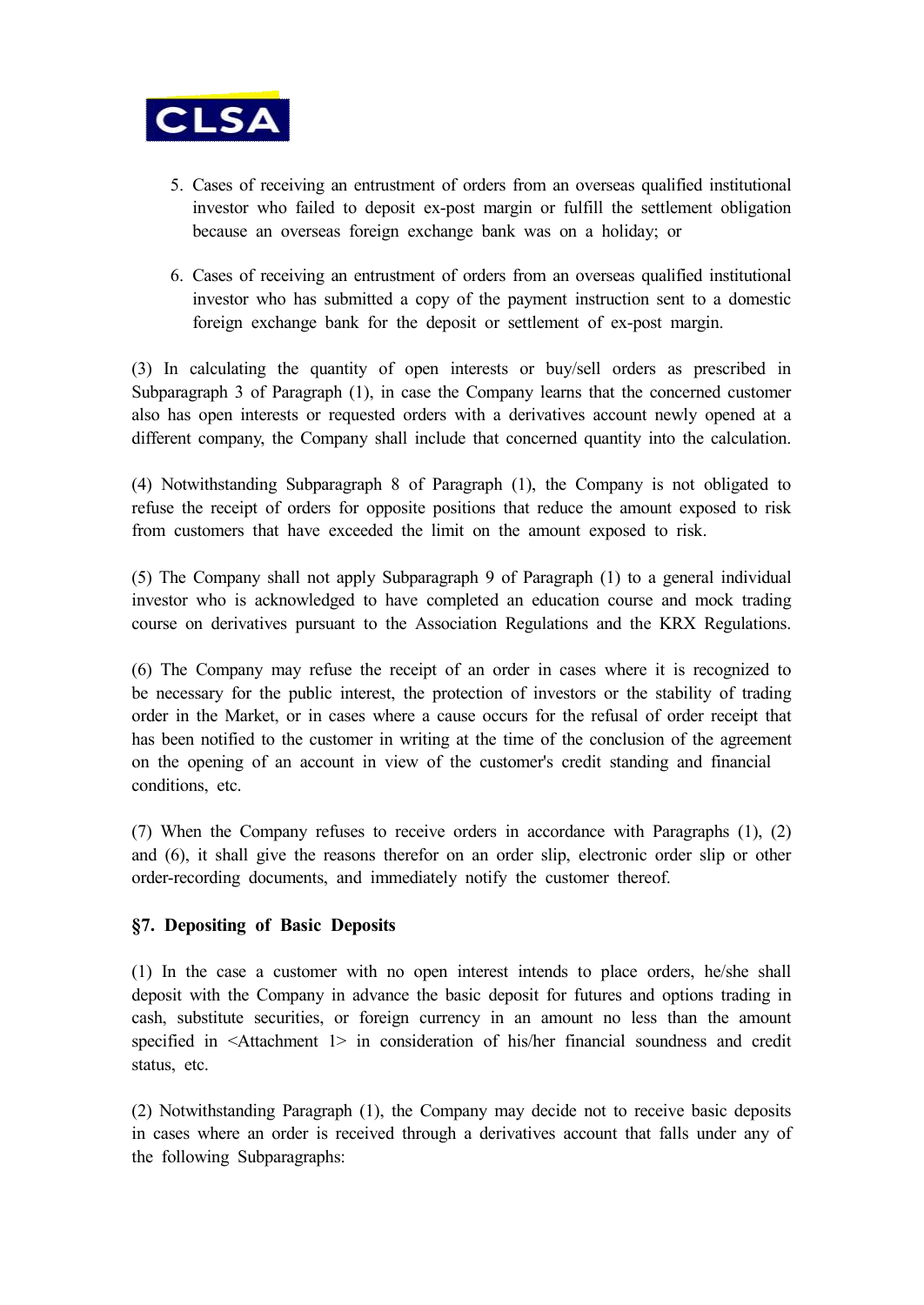

- 1. A Derivatives account where ex post facto margin is deposited;
- 2. Special accoutn for hedging; or
- 3. A derivatives account opened by a professional investor as prescribed in the Financial Investment Services and Capital Markets Act (hereinafter referred to as the "Capital Markets Act")

### **§8. Management of Risks, etc., of Eligible Institutional Investors**

(1) The Company shall, in accordance with the Regulation and Enforcement Rules, appoint matters necessary for the management of risks of eligible institutional investors including the selection criteria for eligible institutional investors and the method for the determination of the limit on the amount exposed to risk per *ex post facto* margin account and whether to refuse orders in cases where such amount is exceeded (hereinafter referred to as "the guidelines for the management of risks of eligible institutional investors") and shall notify customers, in advance, of matters that they shall observe in writing, etc.

(2) Customers shall not exceed the limit on the amount exposed to risk per *ex post facto* margin account that they have been notified in advance in accordance with Paragraph (1).

(3) The Company shall find out if the amount exposed to risk on customers' accounts is likely to exceed or has exceeded the limit line, and send written notice describing the situation to customers without delay.

(4) The Company shall, in cases where it intends to change the "guidelines for the management of risks of eligible institutional investors" deliver, in advance, an introduction or a notification of such fact to customers in ways, such as in writing, that were previously agreed with customers.

### **§9. Payment, etc., of Margin**

In the event that the total deposit amount made by a customer exceeds the margin amount or the total amount of cash deposit exceeds the deposit required in cash, the Company may make payment to the customer up to the excess amount or use the excess amount as margin required from the customer.

### **§10. Daily Additional Deposit of Margin**

(1) The customer (excluding ex post facto margin accounts) shall deposit additional margin when the total amount of his/her deposits or deposited cash at the closing hour of the market's regular session (hereinafter referred to as "market closing") is less than the amount specified in <Attachment 1>.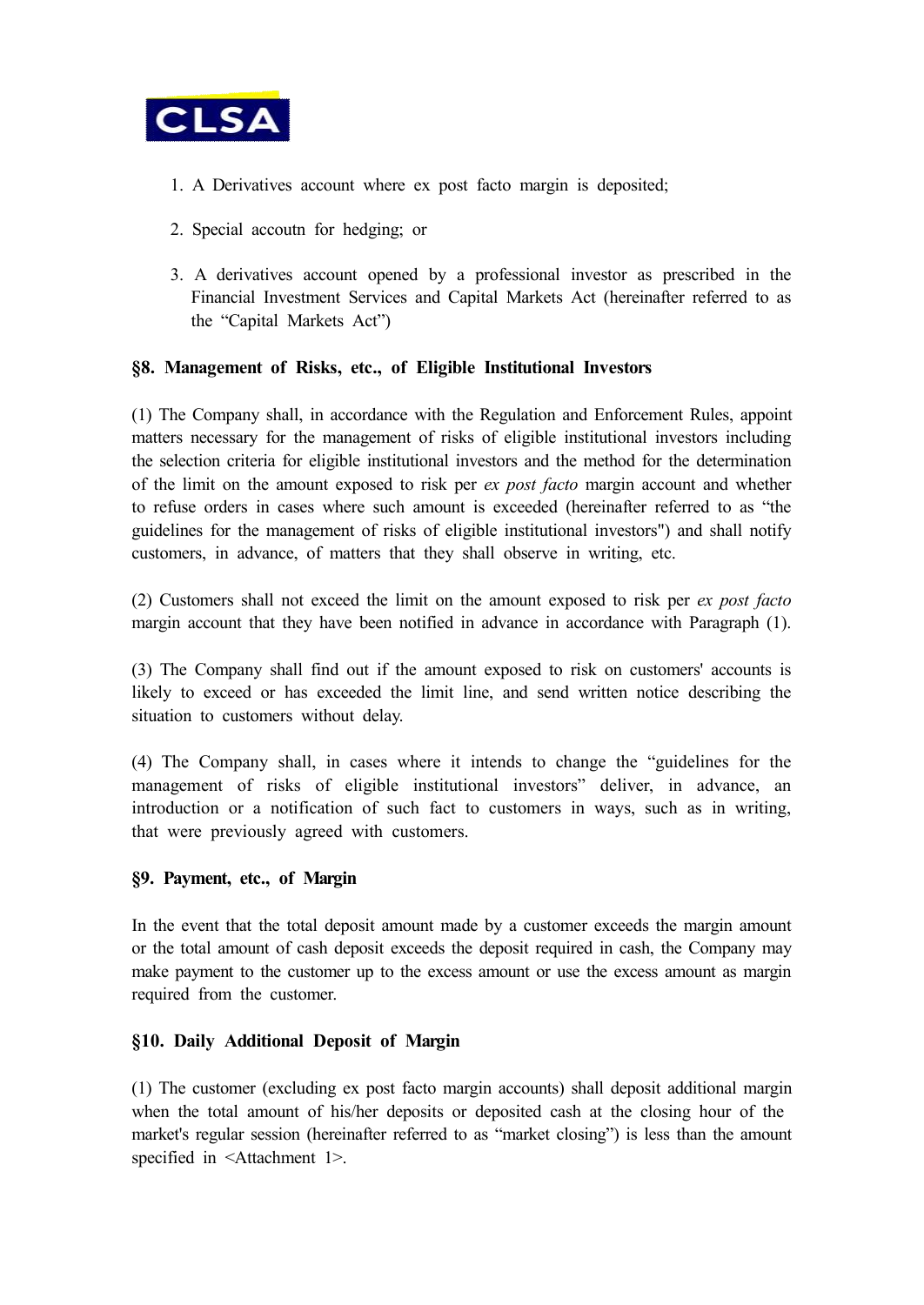

(2) The Company shall, in the case that the customer is obliged to deposit additional margin in conformity with Paragraph (1), notify the customer of the fact through a predetermined method without delay.

(3) The additional deposit prescribed in Paragraphs (1) and (2) shall be made by 12:00 on the following business day (deferred, in the case of closing days including holidays) of the date when such deficiency has occurred. However, if the customer has exterminated the open interest by a sell or buy bid prior to 12:00, satisfying the required margin amount, he/she will be deemed as having made the additional margin deposit.

(4) Notwithstanding Paragraph (3), the customer shall deposit additional margin in cases when the following Subparagraphs occur.

- 1. When the KRX changes the deposit date or deposit deadline of the additional margin; or
- 2. In the case that a cause for advancing the deposit deadline occurs where the customer was notified by the Company in writing at the time the agreement on the opening of an account was concluded, and in consideration of the possibility of default based on the customer's investment purpose, investment experience, asset and income status, credit status, the status of open interest or market conditions, etc.

### **§10-2. Additional Deposit of Intra-day Margin**

(1) In accordance with the Enforcement Decree of the Act, the company shall use the parameter provided by the Exchange to calculate intra-day margin as well as intra-day maintenance margin, in cases where the KOSPI 200 index fluctuates by a margin of more than 80/100 of the KOSPI Futures' maintenance margin rate, from the previous day's closing KOSPI 200 index, as of a predetermined time, within the regular trading hours, for calculating intra-day margin (hereinafter referred to as the "predetermined calculation time"). In such cases, the predetermined calculation time is selected among from 09:01, 10:00, 11:00, 12:00, 13:00, and 14:00, whichever first meets the requirements set forth in the preceding sentence of this Paragraph.

(2) Where the total deposited margin falls short of the intra-day maintenance margin described in Paragraph 1, the customer shall deposit additional margin.

(3) Where the customer shall deposit additional margin during the regular trading hours in accordance with Paragraph 2, the Company shall immediately notify such fact to the customer in manners as prescribed by the customer in advance.

(4) The customer shall deposit additional intra-day margin in accordance with Paragraph 2 and 3, by no later than the deadline as set forth in <Attachment 1>.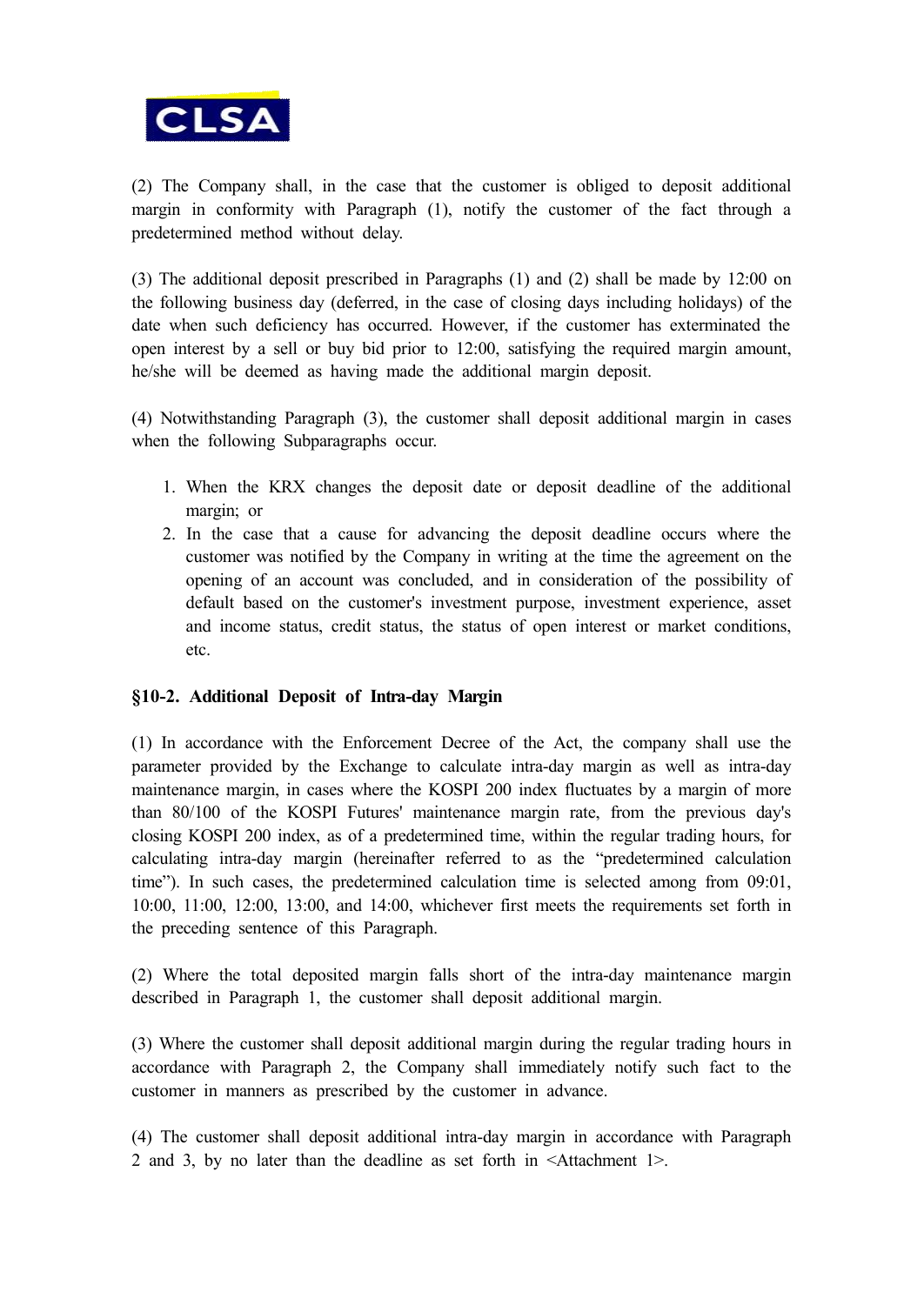

### **§10-3. Cancellation of Request for Aditional Deposit of Intra-day Margin**

(1) The Company may cancel a request for additional deposit, in cases falling under any of the following Subparagraphs, where additional deposit of intra-day margin is unnecessary.

- 1. Where the total deposited margin is equivalent to, or higher than the prior margin;
- 2. Where the total deposited margin is equivalent to, or higher than the intra-day maintenance margin;
- 3. Where the amount of intra-day margin less the margin to be deposited (hereinafter referred to as the "intra-day margin shortfall"), which is calculated based on the parameter from the market closing time of the previous day, has decreased by a margin of equivalent to, or more than the intra-day margin shortfall that was calculated at the predetermined calculation time, at which a request for additional intra-day margin was made in accordance with [§10-2(2) and (3)].

(2) After the market closing time, the Company may cancel its request for additional margin, in cases falling under any of the following Subparagraphs where it is unnecessary for additional intra-day margin to be deposited.

- 1. Where the total deposited margin is equivalent to, or higher than the prior margin (the Globex trading hours are excluded);
- 2. Where the customer subject to prior margin does not fall under Article  $\lceil \S 10(1) \rceil$ , or deposits additional margin in accordance with  $\lceil \S 10(1) \rceil$ ;
- 3. Where the customer subject to ex post margin does not fall under  $[§5(2)]$ , or deposits ex post margin in accordance with  $\lceil \xi 5(2) \rceil$ ;
- 4. Where the customer covers the intra-day margin shortfall incurred immediately before the market closing, by depositing additional margin, executing a reverse trade, or selling the substitute securities. However, a reverse trade or the sale of substitute securities during the Globex trading hours shall be excluded.

### **§11. Administration in the Case of Failure to Post Additional Deposit of Margin, etc.**

(1) The Company may, in the case that the customer fails to additionally deposit the margin or the *ex post facto* margin by the deposit deadline specified in Paragraphs (3) and (4) of [§10], [§10-2(4)], take any of the following measures as the duty of care of the manager:

- 1. Sell or purchase the open interest of such customer; or
- 2. Sell the substitute securities or foreign currency deposited as margin therefrom.

(2) The Company shall, in the case of trading pursuant to Paragraph (1), make quotations at the prices specified below; provided, however, that the listed bonds may be sold at the base yield that is separately released by the Company: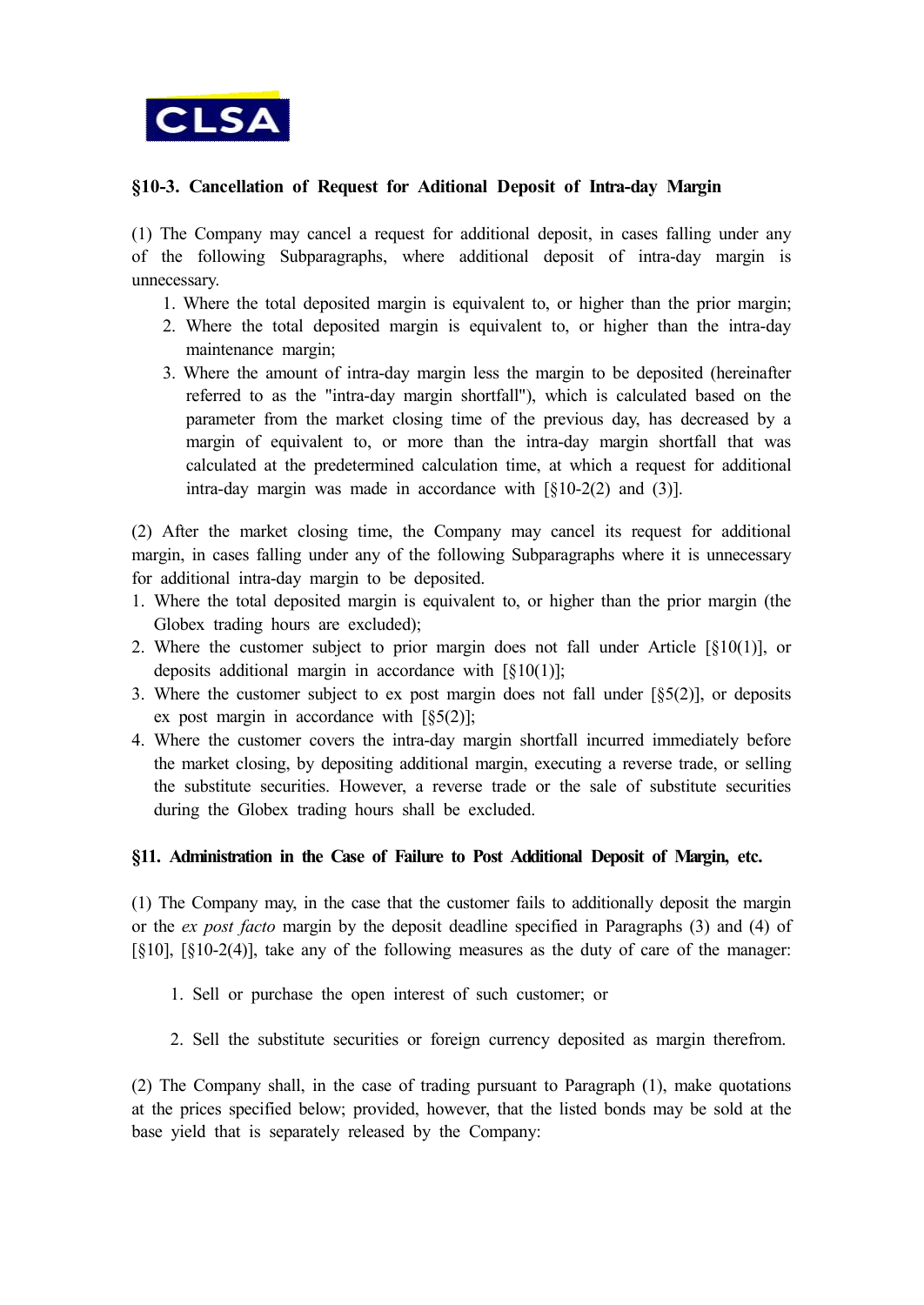

- 1. In the case of making a sale or purchase that exterminates open interest, designated quotations (referring to price quotations where issues, volume and prices are designated, with an intention to conduct transactions at the designated or at a more favorable price) or conditional designated quotations (referring to designated price quotations under the condition that the pricing method is changed to the market price quotation [referring to quotations where issues and volume are designated but prices are not designated; hereinafter the same shall apply] when the closing price is determined) specified in the following Items during trading hours. However, in the case of flexible exchange (hereinafter referred to as "FLEX") transactions on dollar futures (referring to transactions where the price, volume, final transaction date and final settlement method are determined based on negotiations between the transaction parties), transactions shall take place by taking opposite positions through FLEX.
	- a. For the offer price, the best bid price (referring to quotations where an order is placed at the highest bid price at the time when the order is received) (in case there is no highest bid price, the lowest offer price shall apply) and the nine (9) prices by consecutively subtracting tick sizes therefrom; and
	- b. For the bid price, the best offer price (in case there is no lowest offer price, the highest bid price shall apply) and the nine (9) prices by consecutively adding tick sizes thereto.
- 2. In the case of the sale of stock certificates listed on the Stock Market or KOSDAQ of the KRX, market quotations.

(3) Notwithstanding Subparagraph 1 of Paragraph (2), for quotations to be used in an individual auction trading at a single price, or when there are no quotations during the time period of being connected to the system for trading, designated quotations or conditional designated quotations other than each Item in Subparagraph 1 of Paragraph (2) may be applied.

(4) Notwithstanding Subparagraph 1 and 3 of Paragraph (2), the Company may, by consent or request of the customer, execute a trade using market quotations.

(5) The customer shall, in the case that any unpaid balance remains even after the administration pursuant to Paragraph (1), pay such amount to the Company.

### **§12. Administration in the Case of Customer's Failure to Perform Settlement**

(1) In the event that a customer fails to make cash payments required for the net balance of the contract (referring to the total amount to be paid by the customer, less the total mount to be received by the customer at the time of settlement) or deliver the underlying assets required for the net balance settlement of the contract (referring to the underlying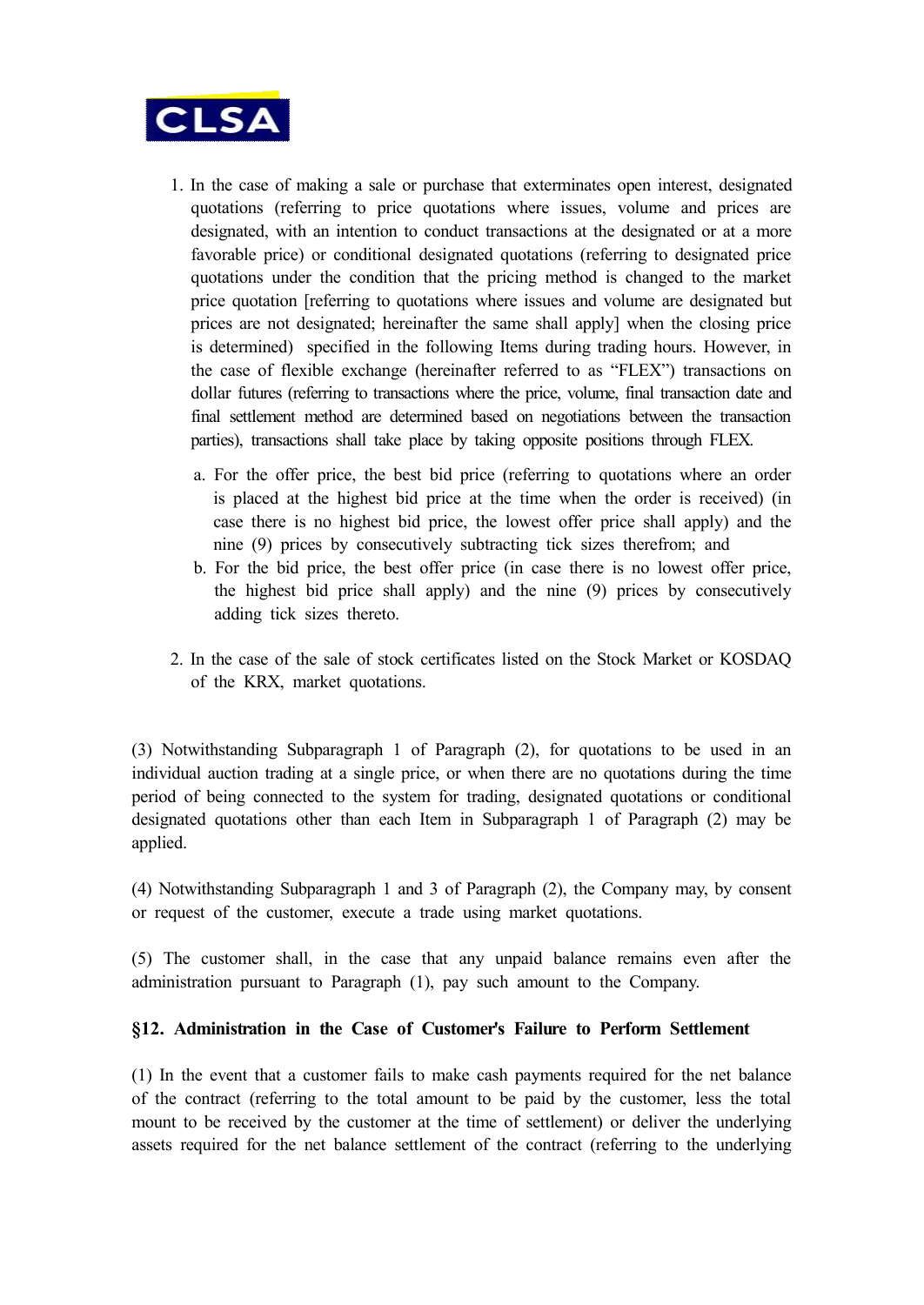

assets to be paid by the customer, less the underlying assets to be received by the customer on the basis of each underlying asset at the time of settlement), as the duty of care of the manager, the Company may take any of the measures prescribed in each Item of [§11(1)] in accordance with  $\lceil \xi 11(2) \rceil$  and  $\lceil \xi 11(3) \rceil$ .

(2) The customer shall, in the case that any unpaid balance remains even after the administration pursuant to Paragraph (1), pay such amount to the Company.

(3) The Company may receive from the customer, who failed to fulfill the settlement obligation, any losses or expenses borne by the Company as a result of the settlement default unless there are other causes attributable to the Company.

### **§13. Penalty Charges on Unpaid Fees, etc.**

(1) In the event that the Company makes payment on behalf of a customer who has failed to deposit the margin or make payments for the settlement within the time frame specified in <Attachment 1>, or in the case that the customer fails to pay the required commission to the Company, the Company may receive an arrearage from such customers in the amount at the rate specified in <Attachment 1>. In the case the Company intends to change said rate, it shall release or post the content of the change at its branch offices, or through its Internet website, the computer portal for online stock trading and other similar electronic communications media so that the customer may be informed prior to the expected date of the change.

(2) If the content of the change in the rate in Paragraph (1) is unfavorable for the customer, the Company shall notify the customer of such fact in ways, such as in writing, that were previously agreed with the customer. However, this provision shall not apply to cases where the rate prior to the change applies to the existing customer or the customer has explicitly expressed his/her intention that he/she will not receive such notices.

(3) With respect to receivables from customers, etc. prescribed in Paragraph (1), the Company shall subtract from the amount to be received disposal expenses, arrearages, and receivables, in that order.

### **§14. Fees Imposed for Accounts Submitting Excessive Quotations**

(1) In cases where a customer submits excessive number of quotations during the regular trading hours that exceed the standards as provided in the Regulation and Enforcement Rules when engaging in KOSPI 200 futures trades (including futures spread trades), mini KOSPI 200 futures trades (including futures spread trades), KOSPI 200 options trades, or mini KOSPI 200 options trades, the customer must pay the fees on excessive quotations to the KRX. In such a case, the Company shall receive such fees from the customer and pay them to the KRX.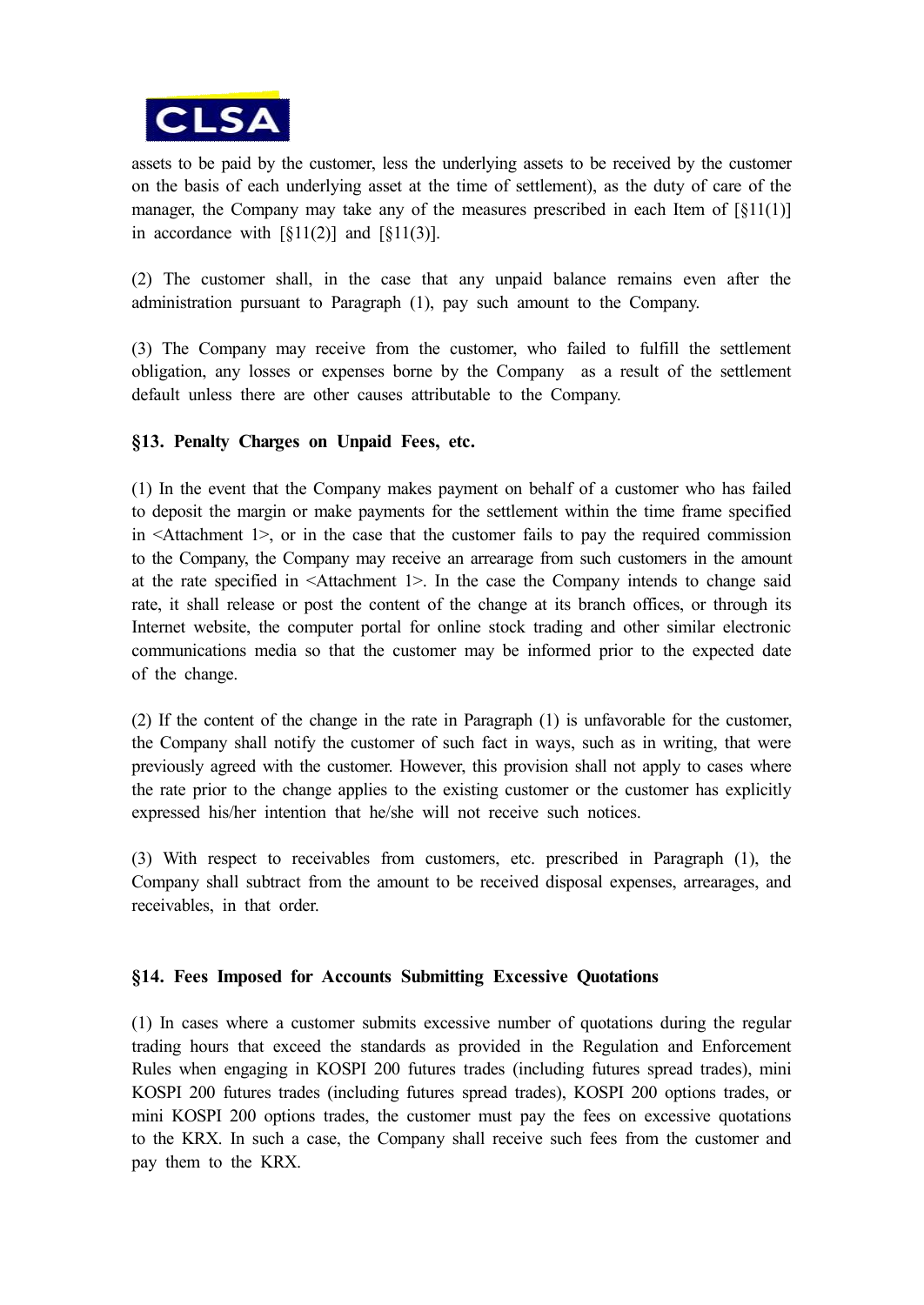

(2) The Company must inform and instruct the Customer on the issues relating to the Fees on Excessive Quotations via means agreed with the Customer, such as written notice, etc.

### **§15. Management of Substitute Securities**

(1) The Company may delegate the management of substitute securities deposited by the customer to the Korea Securities Depository.

(2) Securities newly issued through capital increase with or without considerations, or equity dividends, etc. with respect to the substitute securities deposited by the customer shall be treated as substitute securities.

### **§16. Restrictions on the Use of Substitute Securities**

In the event that the customer provides the Company, in advance, with documents mainly stating that "the customer agrees with the Company to deposit current or future substitute securities as trade margin to the KRX or as non-clearing member margin to the designated clearing member" the Company may use the deposited substitute securities as margins for trade or margins for non-clearing member. In the case where the Company uses substitute securities as trade margins, the Company shall abide by the KRX Regulations in relation to the despite and withdrawal methods, precesses, etc. of the concerned substitute securities.

### **§17. Establishment, etc., of the Right of Pledge on Substitute Securities**

(1) The Company shall, when receiving substitute securities as margin pursuant to [§5], acquire such securities as a pledge (referring to the creditor's right to hold the security until the debtor repays the debt and to take precedence in getting repaid using such security; hereinafter the same shall apply) by electronically registering (referring to the electronic registration pursuant to the Act on Electronic Registration of Stocks, Bonds, Etc. (hereinafter referred to as the "Electronic Securities Act")) the concerned substitute securities as pledged assets and the Company as the pledgee in the customer's account book in accordance with the Electronic Securities Act.

(2) When any customer sells the designated substitute securities, takes them out of the Company, or releases them from designation, the pledge created by the Company shall be automatically terminated. However, in the case that the margin required is not sufficient as a result of such termination, the pledge shall not be terminated.

(3) Any matters attached to the pledged substitute securities, such as dividends, rights offerings, bonus issues, etc. shall belong to the cash account of the customer concerned.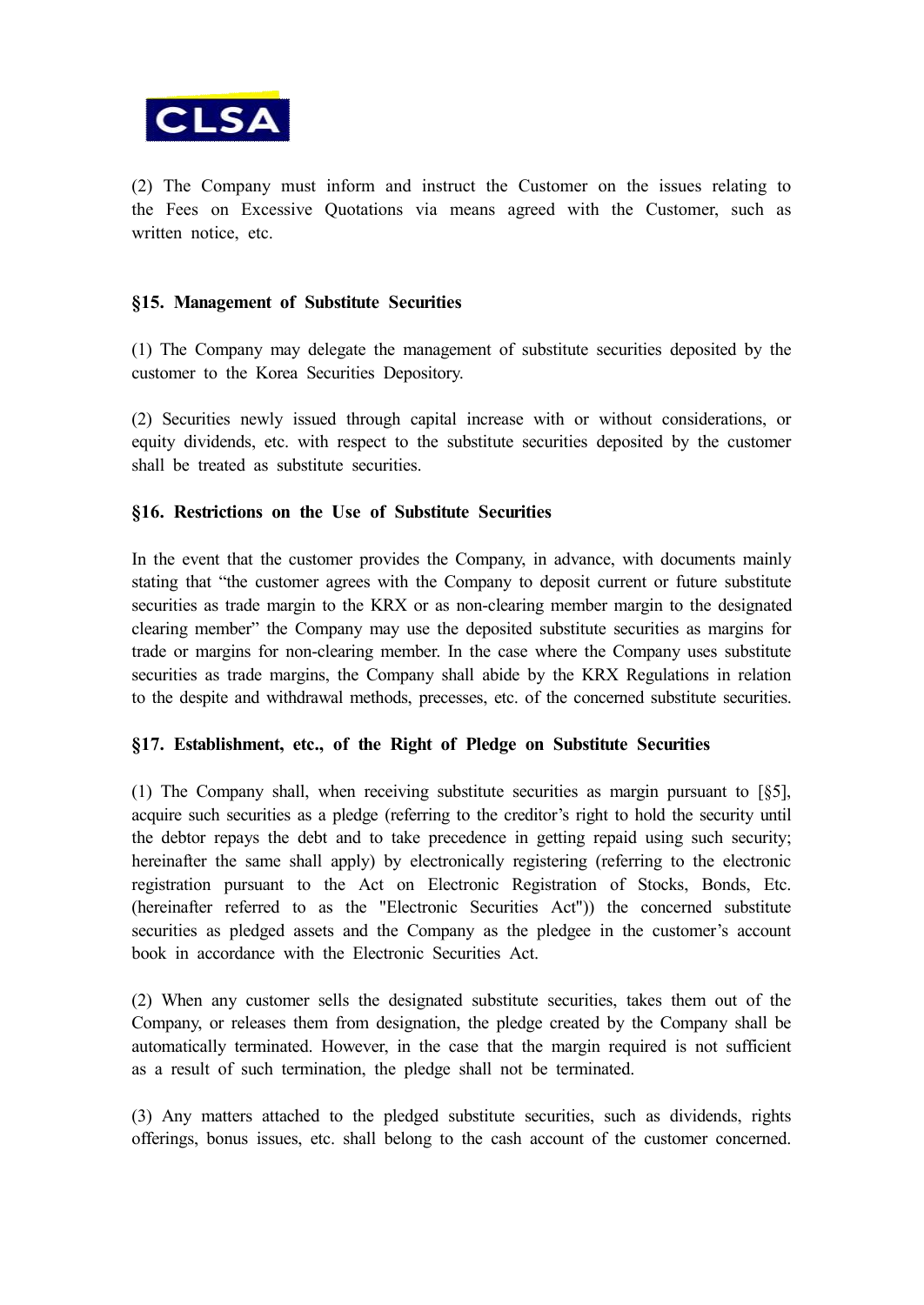

## **§18. Mixed Custody of Substitute Securities and Administration of Settlement Amount in Selling Substitute Securities**

(1) The Company may keep in custody substitute securities by mixing them with those under the same issue.

(2) The Company may, when returning deposited substitute securities to a customer, return securities that are the same issue as the deposited securities.

(3) The Company shall, when selling substitute securities that are designated as margin by the customer, deposit in the derivatives trading account of the customer the balance of the settlement proceeds after subtracting all expenses such as commissions, etc.

### **§19. Exchange of Substitute Securities**

(1) The customer shall, in the case that he/she has deposited defective securities as substitute securities, promptly exchange them for non-defective ones.

(2) In cases where an immediate sale of substitute securities is impossible or difficult for the Company due to lack of liquidity, etc. arising from a customer's failure to deposit the margin, etc., the Company may demand the customer exchange such securities with other securities, and the customer shall diligently comply with the request.

### **§20. Providing Deposited Assets as Collateral**

(1) The Company shall provide or deposit customers' deposited assets as collateral to the KRX, other companies or foreign exchange banks within the scope necessary for the trading.

(2) In the case that the Company was unable to make additional deposit request for margins or the settlement amount before the specified date due to reasons attributable to the customer, the company may dispose of the collateral or deposited asset stipulated in Paragraph (1) at its own discretion to meet the margin or settlement amount.

(3) In the event that the assets of the customer were disposed of at the Company's discretion pursuant to Paragraph (2), the Company shall immediately notify the fact and the content to the customer.

(4) Assets deposited by the customer to the Company are not protected by the Depositor Protection Act.

### **§21. Payment for Use of Customer Deposits, etc.**

(1) The Company shall pay the customer compensation for the use of the amount of money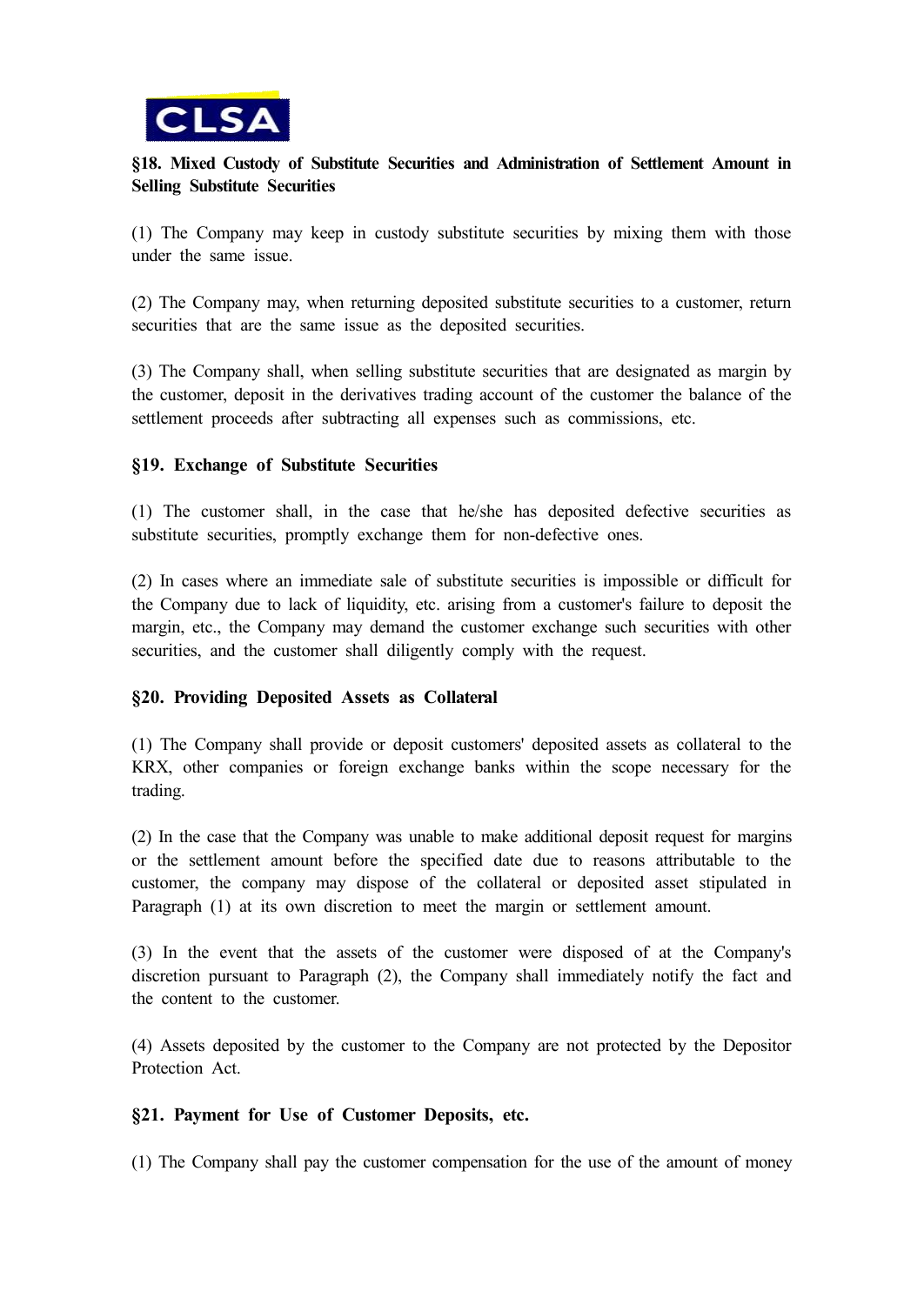

calculated by subtracting the deposit required in cash from customers' money deposited with the Company, by applying the rate specified in the payment standard notified to the customer.

(2) The customer may read and check the company's criteria to pay the fees for the use of customer deposits at the company's branches or its web page or via the computer screens for on-line transactions or other similar electronic communications means.

(3) The company shall compute the fees for the use of customer deposits reasonably by taking into account the company's returns on management, deposit insurance premium and supervision expense shares. In addition, the company shall regularly check and review the movements of factors influencing the computation of the fees for the use of investors' deposits to incorporate them into the fee computation.

(4) The customer may read and check any change in the criteria to pay the fees for the use of customer deposits under the preceding Paragraph (3) through the means defined in the preceding Paragraph (2); in the event that the customer intends to be informed of any change in the criteria to pay fees for the use of customer deposits that may have disadvantageous impacts against the customer before the enforcement of the planned change of the criteria via the such means the customer designated as e-mail or cell phone message (i.e., SMS or MMS), the company provides prior notice of such a change via the means identified by the customer.

(5) The company notifies the customer of the changes, if any, in the criteria to pay the fees for the use of customer deposits along with the notification of monthly trade details pursuant to  $\&22$  (3).

## **§22. Notification of Trading, etc.**

(1) When a trade is executed at the order of a customer, the Company shall notify the customer of the trade details through the following procedure:

- 1. Upon the execution of the trading, the Company shall immediately notify the customer of the trade type, issue and item, quantity, price, all expenses including commission, and other trading content;
- 2. The notification shall take place through one of the following methods agreed in advance by and between the Company and customer (trading not managed or recorded through the deposit account, etc. shall be notified through the method indicated in Item a). However, when a customer does not wish to receive such notification, the notification may be replaced by keeping the trading details at the Company's branch offices so that the customer can check the details or making them available on its Internet website to enable access at any time.
	- a. By delivery of written documents;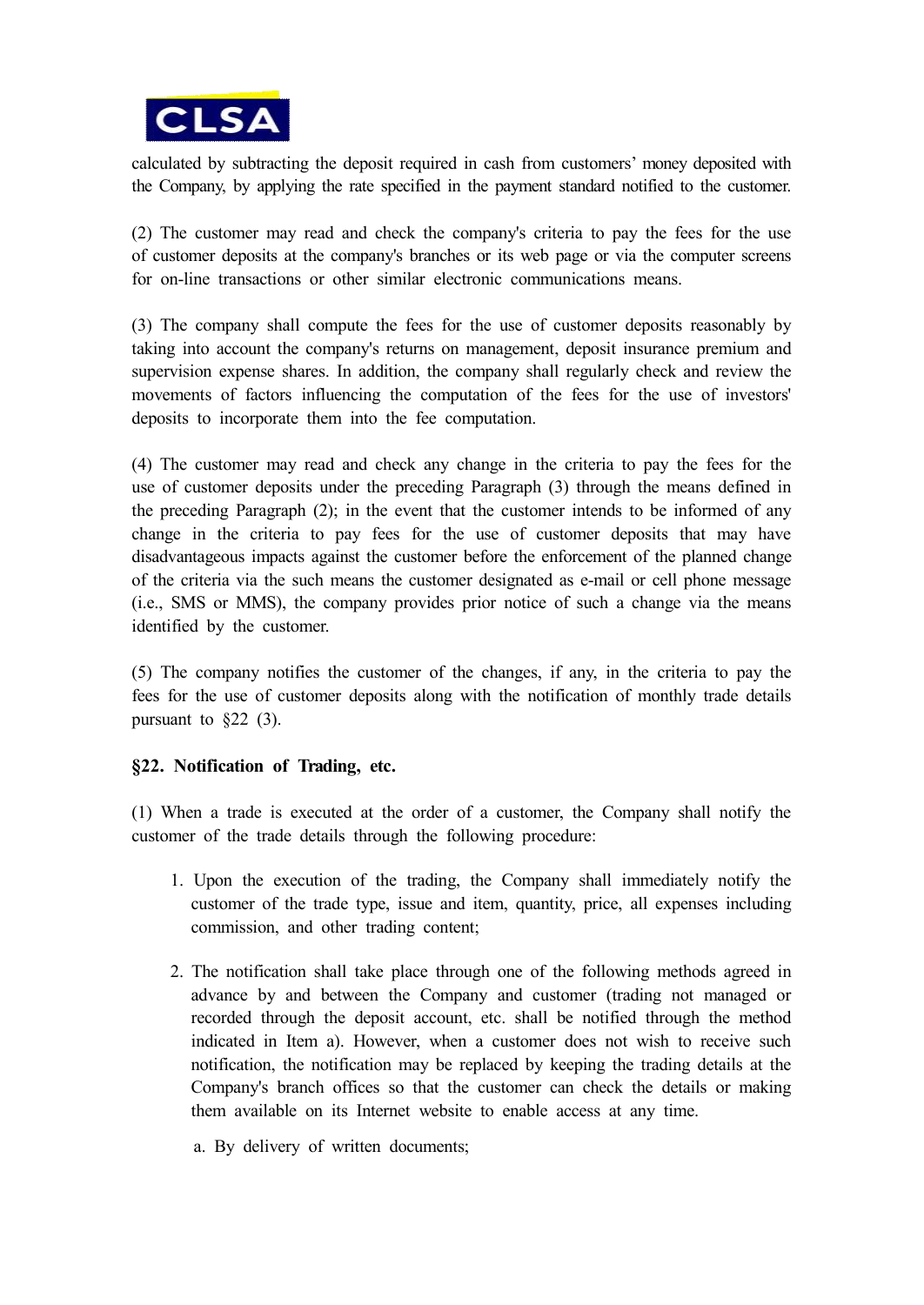

- b. By Telephone, telegram, or facsimile;
- c. By e-mail or other electronic communications methods similar thereto;
- d. By delivery of trade confirmation through the electronic network of the Korea Securities Depository, in cases where the customer is an institutional settlement participant of the Korea Securities Depository; or
- e. By Internet or mobile system that enable access at any time
- f. By text message or similar method via a mobile system notified by an investment trader or investment broker

(2) The Company shall, before the customer initiates the trading, confirm with the customer his/her preferred method of notification for the content of the executed trading, and keep record of and maintain such information.

(3) For accounts with a record of trading or other transactions during the month, the Company shall notify its customers, through a method prescribed in Subparagraph 2 of Paragraph (1), of the monthly trading records and profit and loss details; the status of open interests in derivatives instruments, balance in deposited assets and required margin as of the month's end, etc. (hereinafter referred to as "the Monthly Trading Content, etc.") by the twentieth (20th) day of the following month. For accounts that have no record of trading or other transactions during a half-year period, the Company shall notify its customers of the half-year-end balance (both in value and volume) by the twentieth (20th) day after the end of such half-year period through a method prescribed in Subparagraph 2 of Paragraph (1). However, cases falling under any of the following Items shall be deemed as having notified the Monthly Trading Content, etc. or the half-year-end balance in value and volume.

- 1. In the event that the content was kept at the branch offices or other business offices for on-demand notification for accounts in which the notification covering the monthly trading records, etc. and half-year-end balances have been returned more than three (3) times;
- 2. In the event that the content of the half-year balance (both in value and volume) was kept at its branch offices for on-demand notification, for accounts that have no record of trading or other transactions during a half-year period and whose deposit asset value does not exceed an amount determined by the Governor of the Financial Supervisory Service as of the end of the half-year period; or
- 3. In the case of passbook-based trading, etc. that allows the customer to check the trading records whenever the customer wishes.

## **§23. Notification of Change in Described Content**

The customer shall, when there is any change in the address, phone number, scope of proxy, or any content described in the application for the opening of a derivatives trading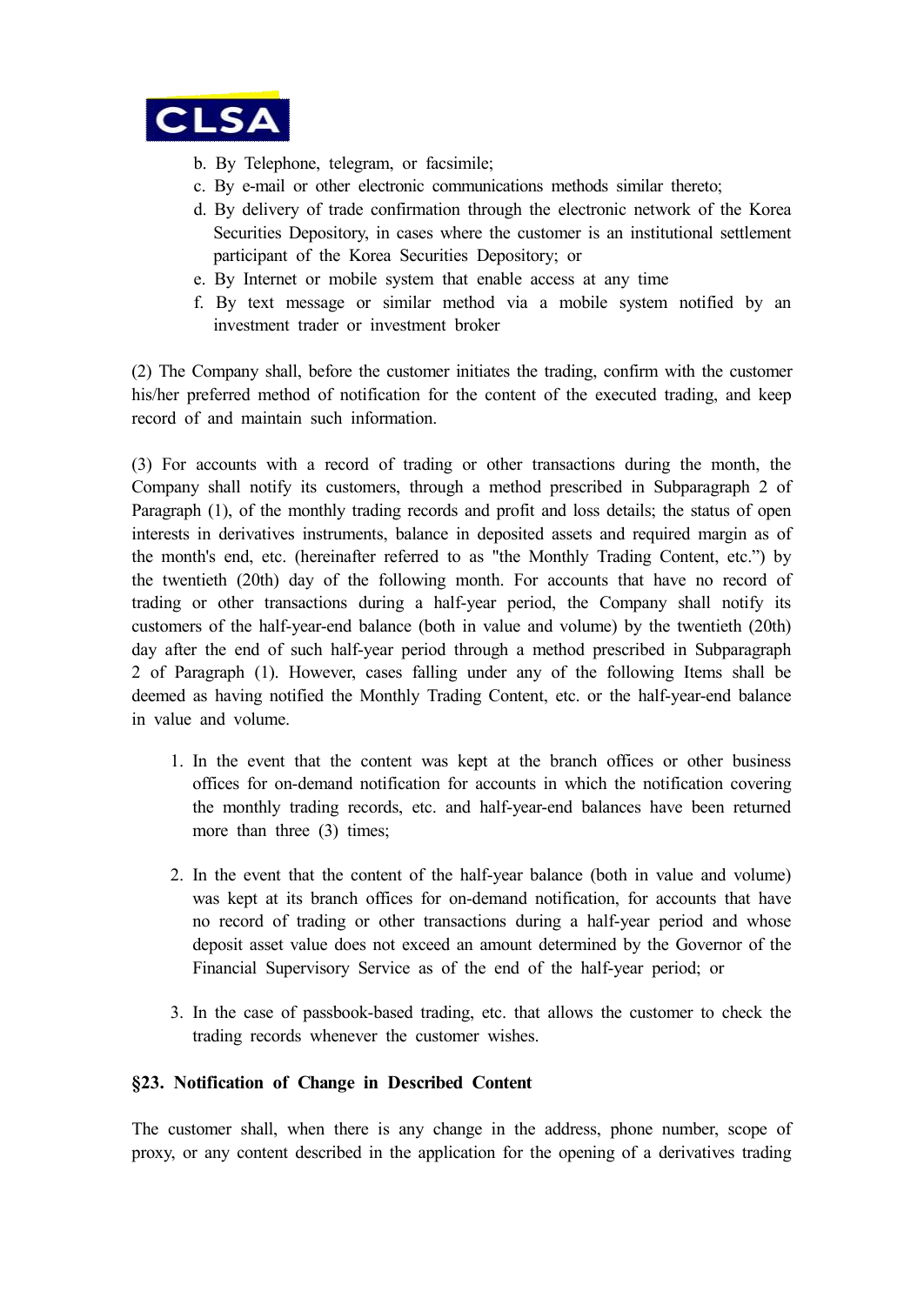

account, immediately notify the Company of the changes thereof. In the case losses occur due to the negligence of the customer in reporting such changes, the Company shall not be liable unless there are other causes attributable to the Company.

### **§24. Relief of Investor's Massive Erroneous Trade**

(1) The KRX may amend the executed price to the relief price when providing relief to an investor's massive erroneous trade in accordance with its Regulations and Enforcement Rules, and the customer and the Company shall comply therewith.

(2) If a customer causes a massive erroneous trade or becomes the counterparty to such a trade, the Company shall calculate the margin and the settlement amount by applying the relief price pursuant to Paragraph (1).

(3) Upon receiving notification from the Korea Exchange regarding the fact that an application for relief has been received with respect to the customer's trade, or whether relief will be provided for an investor's massive erroneous trade, etc., the Company shall, without delay, inform the customer of such details.

### **§25. Change, etc., in Settlement Terms**

(1) The KRX may change settlement terms or methods regarding margin requirements, etc. in the event of a natural disaster, warfare or accident, sudden changes in the economic conditions or other unavoidable causes, or when there is a recognized need to make such changes to manage the market. In such cases, the customer and Company shall comply with such changes.

(2) When the trading records of the KRX derivatives system have been destroyed due to a natural disaster, war, accident, or other similar force majeure events, and if the KRX deems it difficult to restore such records, the KRX may cancel the trades, and the customers and Companies shall comply therewith.

### **§26. Reporting of Customer's Options Exercise**

(1) In the case that the customer intends to exercise options, it must be reported to the Company within thirty (30) minutes after the market closing on the date of exercise, by the deadline specified in <Attachment 1>.

(2) Notwithstanding Paragraph (1), in the case of options trading where cash is paid and received, the report on options exercise regarding out-of-the-money option (referring to options where losses occur after excluding commission fees and other expenses from options exercise) issues shall not take place.

(3) In the case of in-the-money options (referring to options where profit is incurred after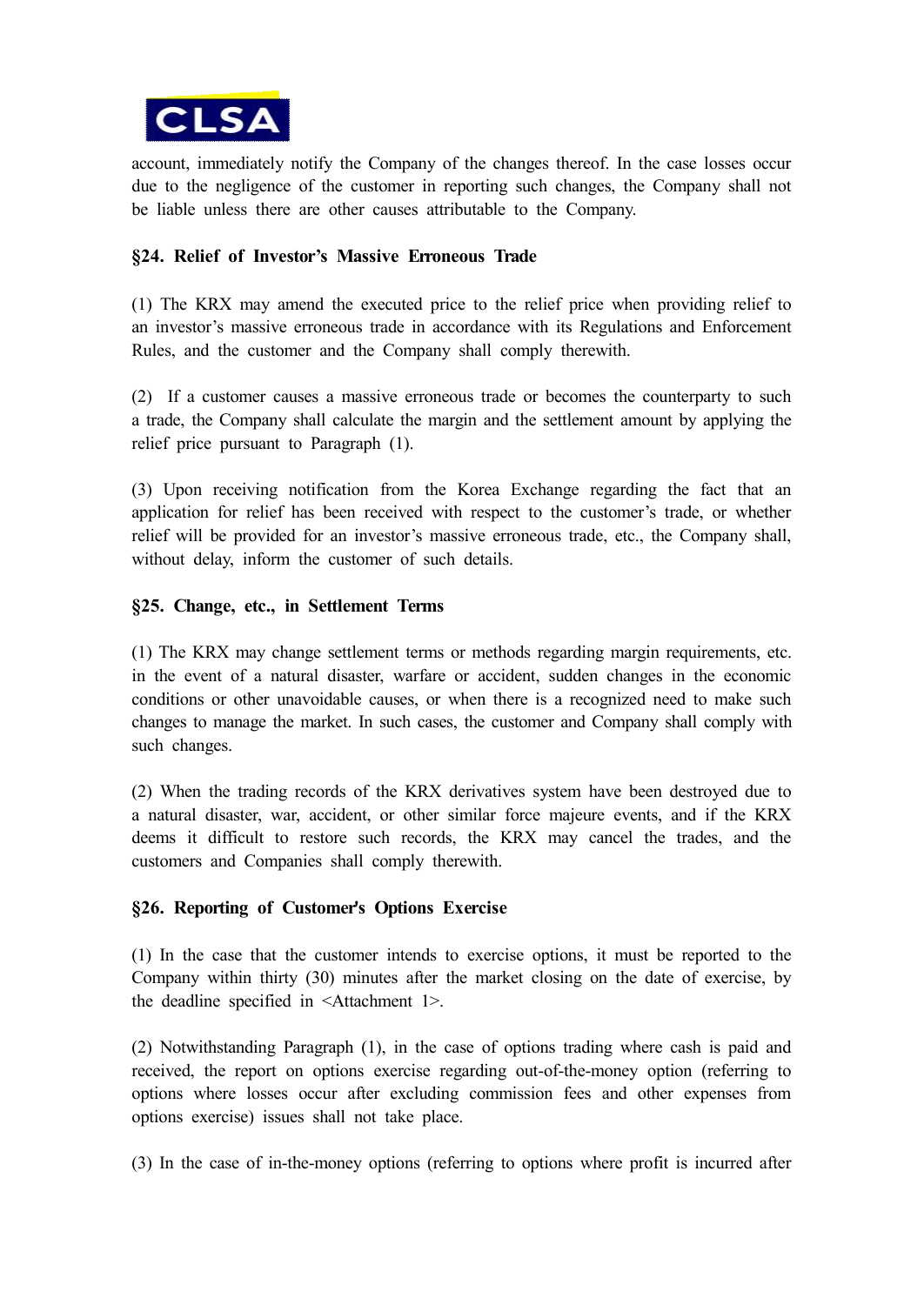

offsetting the commission and other expenses related to the options exercise), even if the customer does not report by the deadline on the last trading day for options exercise, it shall be deemed that the report has been made. However, in the case of options trading receiving underlying assets, if the customer has reported that he/she would not exercise the options rights, then this shall not apply.

(4) In case there are any defects in the deliverables caused in the process of physical delivery, the receiver may file complaints to the Company within seven (7) business days from the final settlement date.

## **§27. Cash on Delivery**

(1) The final settlement of interest rate futures trading, stock index futures trading, single stock futures trading and commodity futures trading (excluding gold futures trading) shall be accomplished by way of paying and receiving the final settlement difference (referring to the amount calculated based on the difference between the underlying asset's price on the final trading day and the final settlement price, multiplied by the final settlement quantity and contract multiplier; hereinafter the same shall apply) with respect to the final settlement quantity.

(2) The final settlement of stock index options trading, equity options trading and currency options trading shall be accomplished by way of paying and receiving the difference as a result of options exercise (referring to the amount calculated based on the difference between the striking price on the final trading day and the base settlement price at the time of options exercise, multiplied by the settlement quantity and contract multiplier) with respect to the settlement quantity at the time of options exercise.

(3) In the case of USD Flex futures trade, the customer and trade counterparty may agree to a final settlement by way of paying and receiving the final settlement difference with respect to the final settlement quantity.

## **§28. Delivery and Receipt of Currency Futures**

(1) The Company shall notify its customers on the last trading day, within a time period between the market closing and the deadline specified in <Attachment 1>, of the final settlement quantity, currency receipt amount, final settlement amount (referring to the amount calculated based on the final settlement price, multiplied by the final settlement quantity and contract multiplier; hereinafter the same shall apply), and other delivery and receipt details of the currency futures traded.

(2) The Company and customer shall receive, by the delivery and receipt settlement deadline, the currency and final settlement amount resulting from the final settlement of the currency futures traded.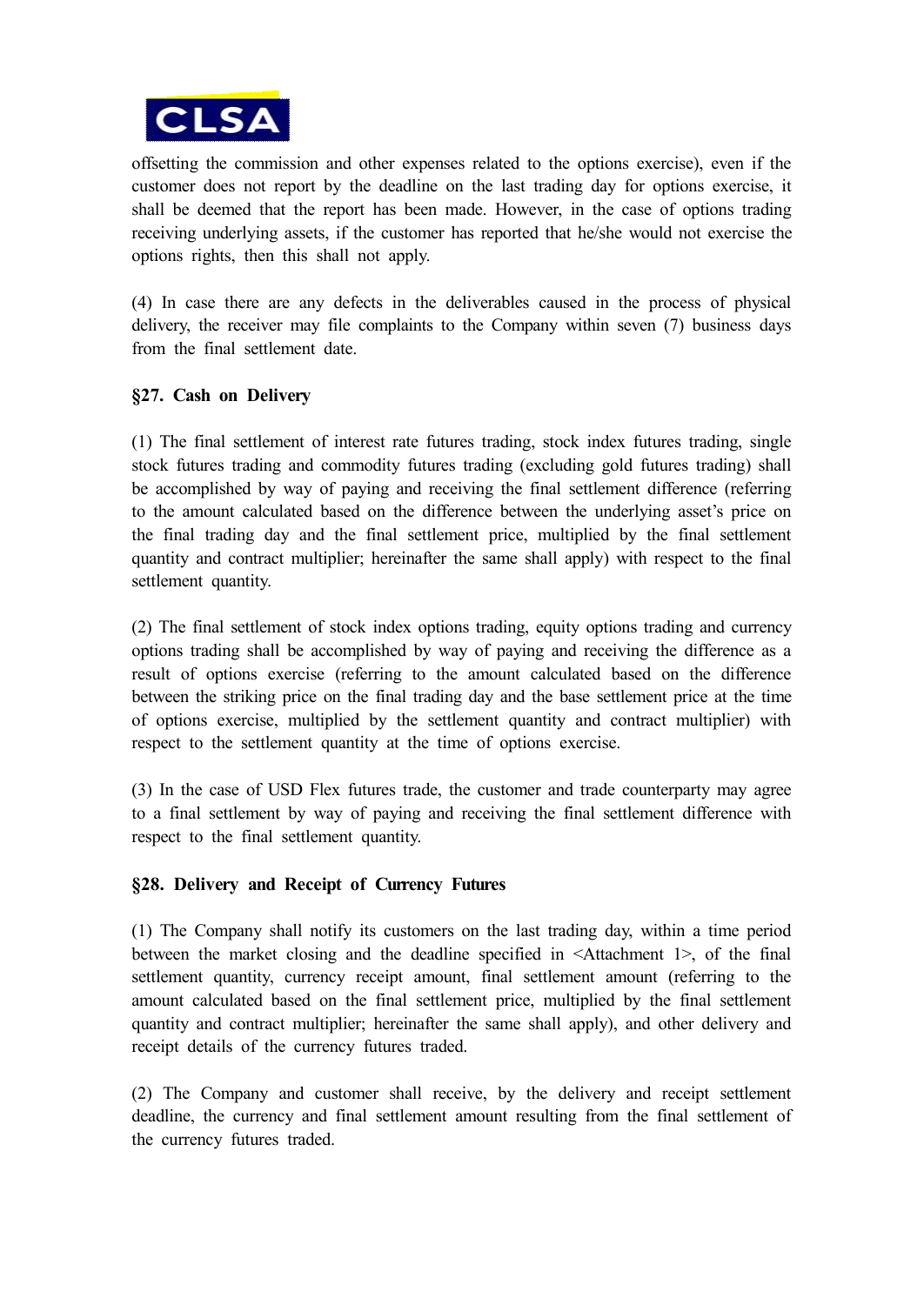

(3) The deadline for delivery and receipt settlement of the Company and the customer pursuant to Paragraph (2) shall be at the time specified in <Attachment 1> before 12:00 of the final settlement date.

(4) In case there are concerns over possible settlement failure of the customer due to the deterioration of the creditworthiness of the customer and that the causes notified by the company to the customer at execution of the contract occurs, the Company may request that the customer deposit the item subject to delivery and receipt before the final settlement date.

(5) In the case of USD Flex futures trade, the customer and trade counterparty may agree to a final settlement by way of paying and receiving the final settlement difference for the final settlement quantity. The method of paying and receiving the currency and final settlement amount shall be pursuant to the ways prescribed in Paragraph (1) to Paragraph (4).

## **§29. Accountability for Delivery of Underlying Assets**

Pursuant to the Regulation, when a Company has received an amount equivalent to the value of delivered underlying asset from the KRX, the concerned amount may be provided to the customer instead of the delivery of the underlying assets.

## **§30. Amendment of Agreement, etc.**

(1) If the company intends to revise this Agreement, the company shall display the intended revisions or changes at its branches or post the revisions or changes on the company's web page, computer screens used for on-line trading or other similar electronic communications means 201) days before the enforcement date of the revised Agreement. Despite the foregoing, however, the company may post the intended revisions or changes in accordance with the method specified above before the enforcement date of the revised Agreement if: the intended revisions or changes to the Agreement are caused by the establishment/revision of relevant legislations including the Financial Investment Services and Capital Markets Act or the relevant business regulations of the Korea Exchange; and there are urgent or inevitable causes to follow the notification methods explained above.

(2) If the content of the amendment in Paragraph (1) is unfavorable for customers, the Company shall notify them of such fact 20 days before the effective date of the agreement subject to the amendment in ways, such as in writing, that were previously agreed with the customers. However, this provision shall not apply to cases where the content of the agreement prior to the amendment applies to existing customers or a customer has explicitly expressed his/her intention that he/she will not receive such notices.

<sup>1)</sup> Twenty (20) days or longer as determined by the financial investment company.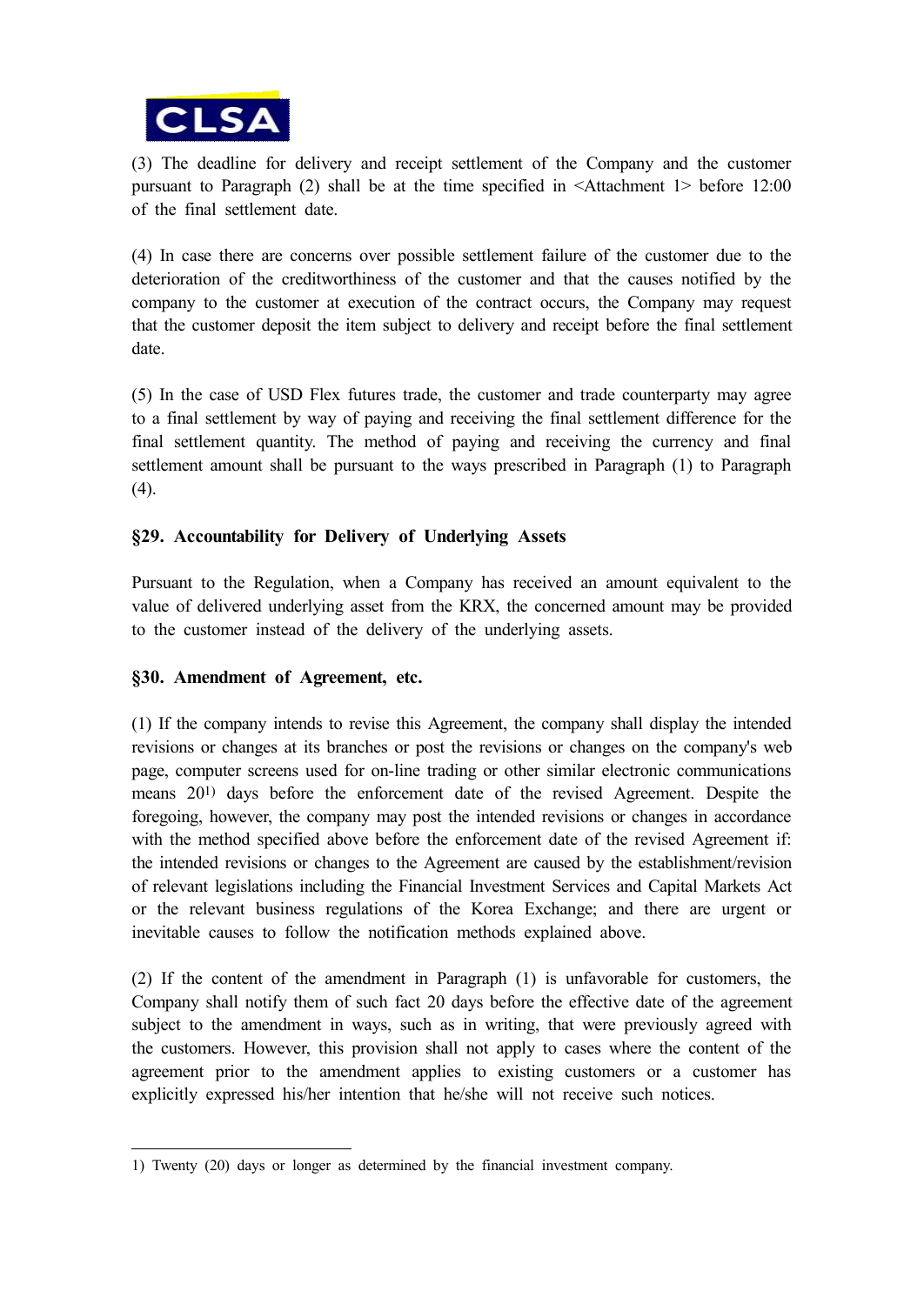

(3) The Company shall, in cases where it gives the notice in Paragraph (2), deliver the following message: "A customer may cancel the agreement in cases where he/she does not assent to the amendment of the agreement, and shall be deemed to have assented to the agreement in cases where he/she does not express his/her intention to cancel the agreement."

(4) A customer shall be deemed to have assented to the amendment in cases where he/she does not express his/her intention to cancel the agreement from the date on which he/she received the notice in Paragraph (3) until the effective date of the agreement subject to the amendment.

(5) The Company shall keep or post the Agreement at its branch offices for customers' access and deliver it upon customers' request, and post it on its Internet website, on the computer portal for online stock trading, and on other electronic communications media similar thereto for check and download (including screen-printing) by customers.

## **§31. Effect of Notification, etc.**

Notification to customers shall be effective from the time of delivery. However, when such delivery is, without any reasons that the Company is responsible for, delayed or fails due to a change in address or other causes falling under the responsibility of the customer itself, the point of time to be normally delivered shall be deemed the time of delivery.

### **§32. Brokerage Commission, etc.**

The Company shall, when a trade is executed in accordance to an order by a customer, or when the final settlement of a futures trade or the settlement of the exercise of an option right is made, receive from such customer a brokerage commission specified in <Attachment 1>.

### **§33. Merging and Closing of Accounts**

(1) The Company may segregate accounts that have no record of trading withdrawal or deposit for the last six (6) months, and whose aggregate depository assets including cash and financial investment products do not exceed one hundred thousand (100,000) Korean won, and separately manage such accounts by merging them together.

(2) The Company may, when six (6) months have passed from the date on which the balance of the account becomes "null," or when the customer has requested closure of the account, close such account.

### **§34. Transfer and Creation of Pledge**

With the company's consent, the customer may transfer or establish pledge (the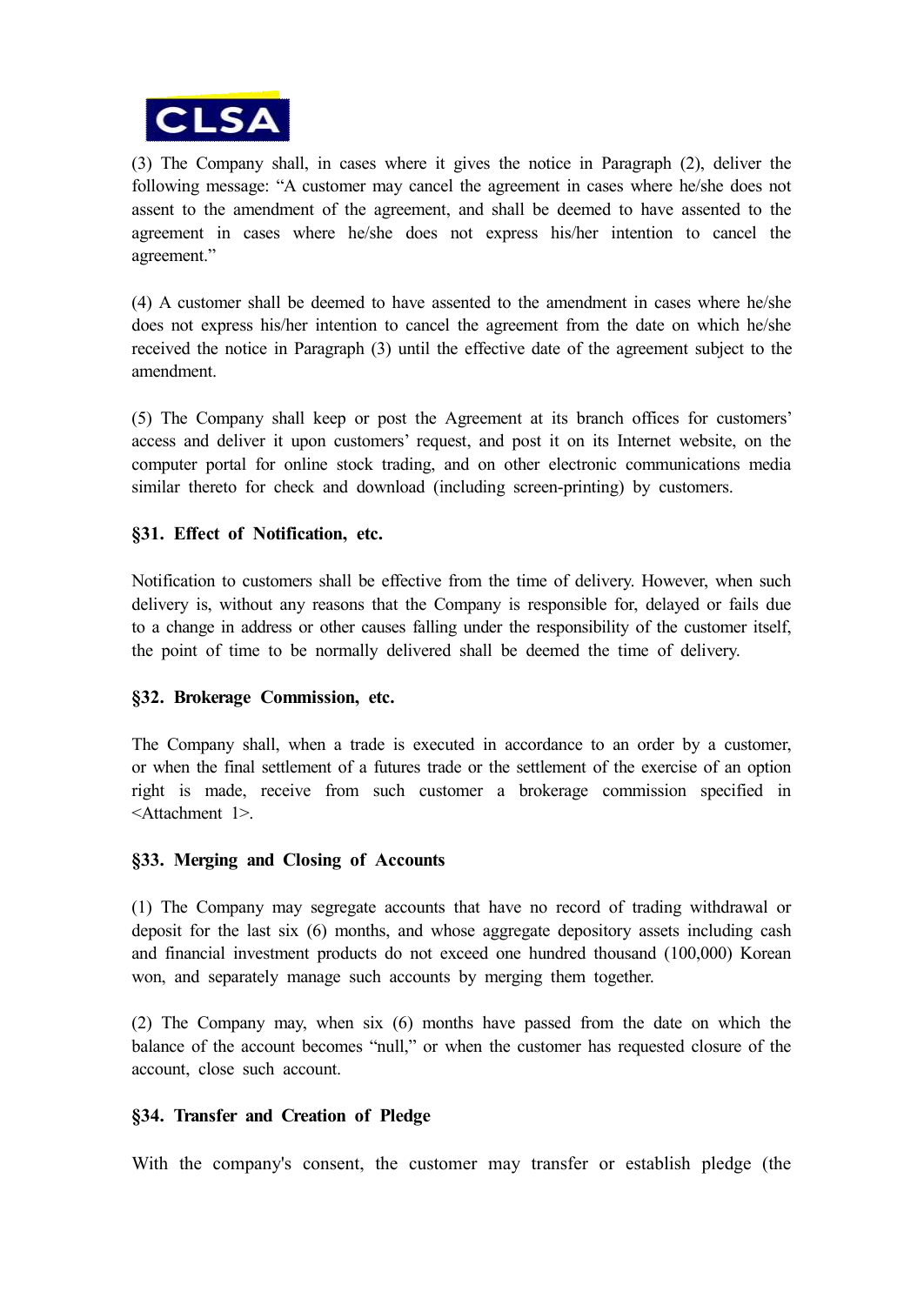

rights for the creditor to possess collaterals until the debtor completes the service of financial obligations and to secure repayment seniority over the collaterals if the debtor fails to make required repayments) over the deposited assets including cash and financial investment instruments.

### **§35. Limitation on Transactions**

(1) In the event that an account is used as an account for fraud under the Special Act on Prevention of Damage and Refund of Losses Caused by Financial Fraud Using Telecommunications, the Company may limit financial transactions by the holder of such account, including on the opening of accounts, etc.

(2) In the event that financial transactions, including the opening of accounts, etc., are limited in accordance with Paragraph (1), the Company shall notify such fact to the relevant account holder.

### **§36. Release from Responsibility**

The Company shall not be responsible for any loss incurred to the customers due to causes not attributable to the Company, which are falling under any of the following Items:

- 1. Postponement of or incompetence in the execution of a trade, the receipt and deposit of trading value, or the custody of securities as a result of a natural disaster, war or accident, or the case of *force majeure* corresponding thereto; or
- 2. Losses incurred due to a cause that the customer is not responsible for.

### **§37. Recalculation of Final Settlement Price, etc.**

In the case that the KRX recalculates the settlement price, final settlement price, settlement price or base settlement price for rights exercise, etc. before the settlement deadline due to any mistake in such calculation, the Company and customer shall comply with such recalculation.

### **§38. Transfer of Open Interests**

(1) The customer may transfer his/her open interests held by the Company to another Company.

(2) In the case that the company is a non-clearing member of the KRX, the Company may, pursuant to [§3], transfer to other designated clearing members the open interests held by a designated clearing member with whom it has entered into an agreement for settlement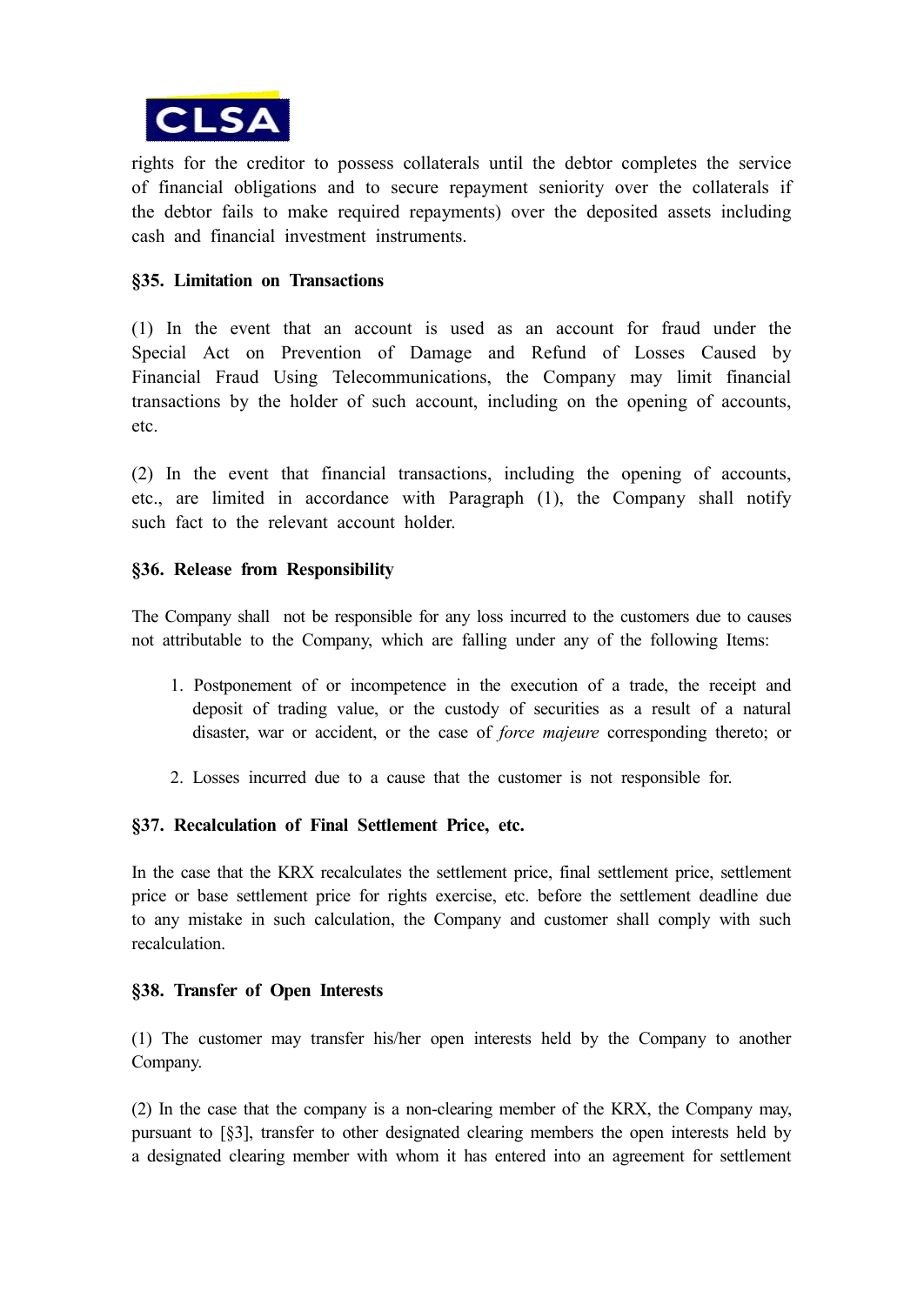

entrustment.

(3) The transfer of open interests pursuant to Paragraphs (1) and (2) shall be accomplished by way of the transferor entering into, with a transferee, an agreement for trading the same quantity of open interests it intends to transfer.

### **§39. Compliance with Relevant Laws and Regulations, etc.**

(1) The Company and the customer (in the case of omnibus account for foreigners, including the end investor) shall comply with the Capital Markets Act, the Enforcement Decree and the Enforcement Rule of the same Act, Regulations on Financial Investment Services and the Detailed Enforcement Regulations of the same Regulations, the Association's Regulations on Business Conduct and the KRX's Regulations on Business Conduct, etc., (hereinafter referred to as the "relevant laws and regulations, etc.")

(2) Pursuant to the relevant laws and regulations, etc., the Company may request for the nationality, name, address, trading details, etc. of the end investor to the foreign financial investment business entity that has opened an omnibus account for foreigners in a manner notified in advance, and the foreign financial investment business entity shall comply therewith unless there is an extraordinary reason otherwise.

### **§40. Dispute Mediation**

The customer shall, should a dispute arise with the Company, request the settlement thereof with the Company's grievance body, or apply to the Financial Supervisory Service, Korea Financial Investment Association, KRX, etc. for mediation.

### **§41. Competent Court**

In the event that there is a need for a suit between the Company and its customers with respect to a dispute arising from transactions conducted in accordance with this Agreement, the competent court shall comply with the matters prescribed by the Civil Procedure Act.

### **§42. Miscellaneous**

(1) Matters not stipulated in this Agreement shall, unless otherwise agreed, comply with the provisions prescribed in the relevant statutes, etc.; in the case that there are no provisions therein, it shall comply with commercial practices.

(2) The Agreement on Using Electronic Financial Transactions and the Electronic Financial Transaction Act shall have priority over any electronic financial transactions that may fall under the purview of this Agreement.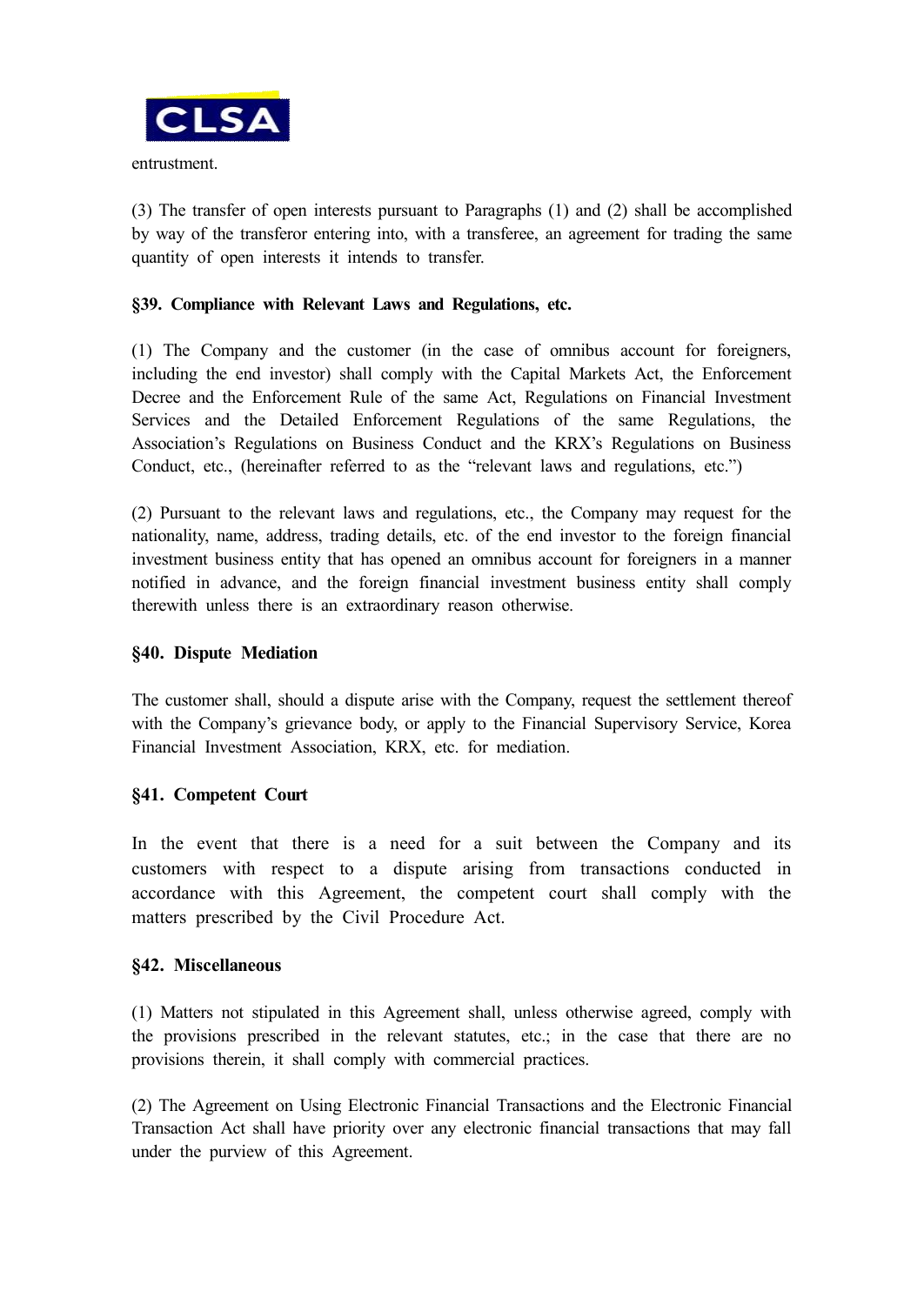

1. The margin "specified in  $\leq$ Attachment 1>" in [§5(1)] shall be as follows:

[Margin Rate] Pursuant to the margin rate disclosed in KRX website. [Deposit Criteria of Customer Margin] 1) Only KRW available for Cash Customer Margin 2) Substitute Securities: Equity Stock listed in Securities market or Kosdaq market / Bond listed in Securities market 3) Foreign Currency: USD, JPY, EUR, GBP, HKD,AUD, SGD, CHF, CAD [Spread Trade Margin Rate] Pursuant to the Regulation and the Detailed Enforcement Rules [Appendix 19]

2. The deposit required in cash "specified in  $\leq$ Attachment 1>" in [§5(1)] shall be as follows:

50% of the customer margin

3. The deadline "specified in  $\leq$ Attachment 1>" in [§5(2)] shall be as follows:

Until 10 o'clock on the next business day of shortage on post margin

4. The amount "specified in  $\leq$ Attachment 1>" in [§7(1)] shall be as follows:

| No | Standard Deposit Amount | Applicable to                |
|----|-------------------------|------------------------------|
|    | KRW 10,000,000          | Institutional Investors      |
|    | KRW 20,000,000          | Corporate Investors          |
|    | KRW 30,000,000          | General Individual Investors |

\* Not applicable for ex post facto margin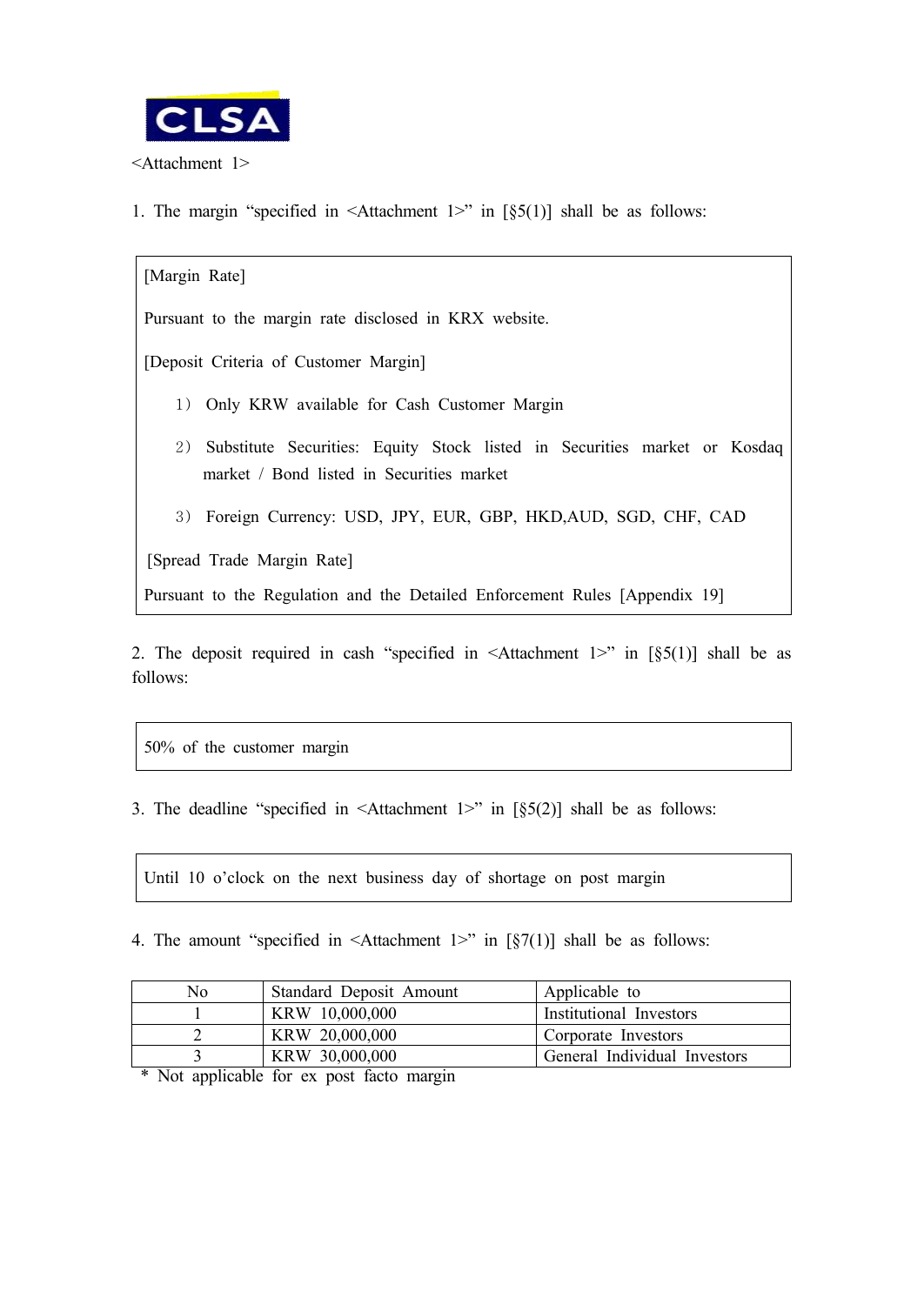

5. The amount "specified in  $\leq$ Attachment 1>" in [§10(1)] shall be as follows:

[Maintenance Margin Rate]

Pursuant to the margin rate disclosed in KRX website.

[Additional Martin Rate]

As of market closing time, client should deposit additional customer margin if the client total deposit is less than maintenance margin or if the cash deposit is less than maintenance cash customer margin

[Spread Trade Margin Rate]

Pursuant to the Regulation and the Detailed Enforcement Rules [Appendix 19]

6. The time frame "specified in  $\leq$ Attachment 1>" in [§10(2)-4] shall be as follows:

Time frame for additional intra-day customer margin: until 4:30pm on the trade date

7. The time frame "specified in  $\leq$ Attachment 1>" in [§13(1)] shall be as follows:

[Expected time frame for customer margin / settlement]

1) Post margin : until 10 o'clock in the next business day of delinquency

2) Additional margin: until 12 o'clock in the next business day of delinquency

8. The rate "specified in  $\leq$ Attachment 1>" in [§13(1)] shall be as follows:

Penalty Charge Rate: 5% / year

9. The deadline "specified in  $\leq$ Attachment 1>" in [§26(1)] shall be as follows:

In the case that the customer intends to exercise options, it must be reported to the company within thirty (30) minutes after the market closing on the date of exercise.